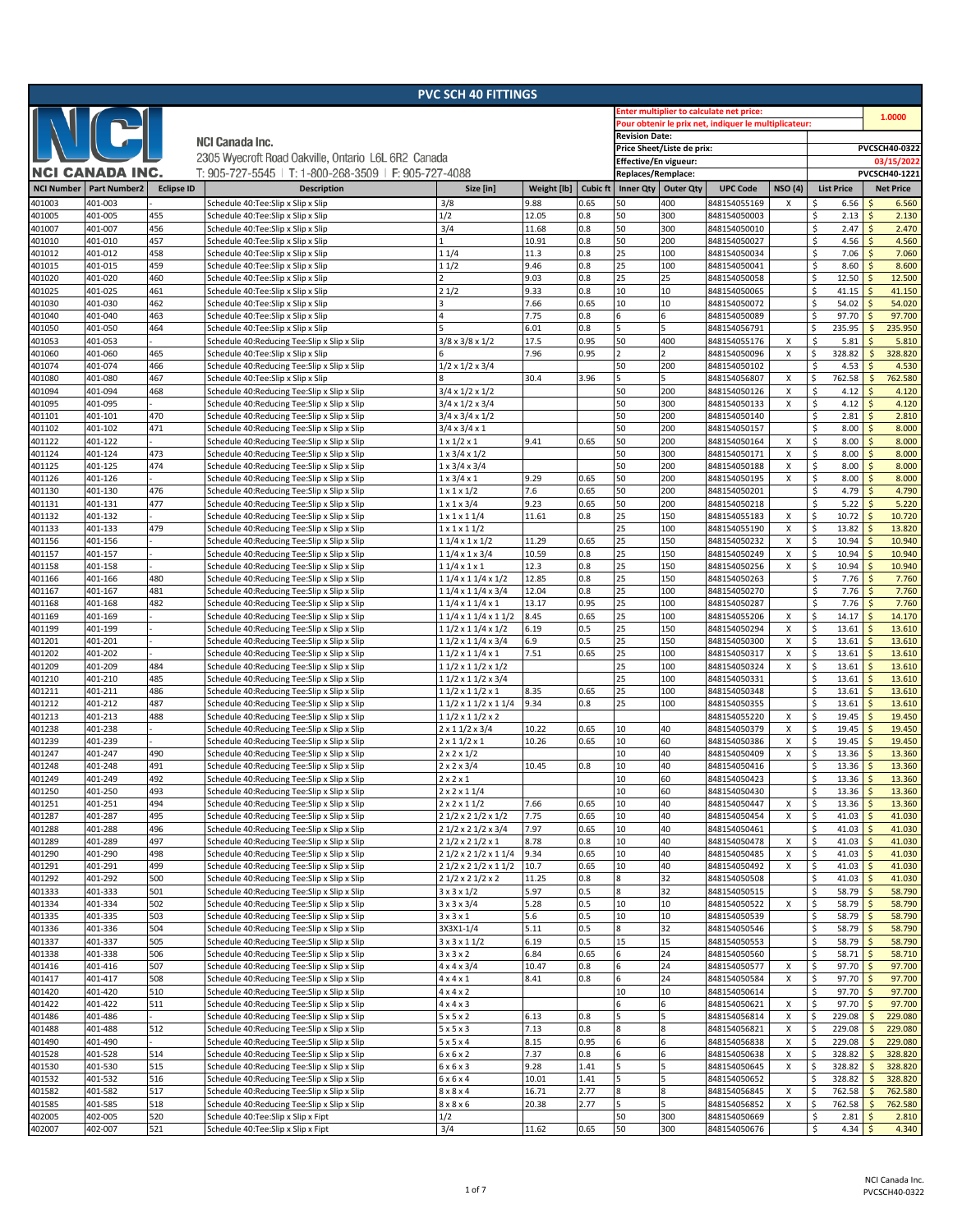|                   |                     |                   |                                                                                            | <b>PVC SCH 40 FITTINGS</b>                                   |               |                 |                       |                            |                                                       |                |                            |                                         |
|-------------------|---------------------|-------------------|--------------------------------------------------------------------------------------------|--------------------------------------------------------------|---------------|-----------------|-----------------------|----------------------------|-------------------------------------------------------|----------------|----------------------------|-----------------------------------------|
|                   |                     |                   |                                                                                            |                                                              |               |                 |                       |                            | inter multiplier to calculate net price:              |                |                            | 1.0000                                  |
|                   |                     |                   |                                                                                            |                                                              |               |                 |                       |                            | Pour obtenir le prix net, indiquer le multiplicateur: |                |                            |                                         |
|                   |                     |                   | <b>NCI Canada Inc.</b>                                                                     |                                                              |               |                 | <b>Revision Date:</b> |                            |                                                       |                |                            |                                         |
|                   |                     |                   | 2305 Wyecroft Road Oakville, Ontario L6L 6R2 Canada                                        |                                                              |               |                 |                       | Price Sheet/Liste de prix: |                                                       |                |                            | PVCSCH40-0322                           |
|                   | NCI CANADA INC.     |                   |                                                                                            |                                                              |               |                 | Effective/En vigueur: |                            |                                                       |                |                            | 03/15/2022                              |
|                   |                     |                   | T: 905-727-5545   T: 1-800-268-3509   F: 905-727-4088                                      |                                                              |               |                 | Replaces/Remplace:    |                            |                                                       |                |                            | PVCSCH40-1221                           |
| <b>NCI Number</b> | <b>Part Number2</b> | <b>Eclipse ID</b> | <b>Description</b>                                                                         | Size [in]                                                    | Weight [lb]   | <b>Cubic ft</b> | Inner Qty   Outer Qty |                            | <b>UPC Code</b>                                       | <b>NSO (4)</b> | <b>List Price</b>          | <b>Net Price</b>                        |
| 402010            | 402-010             | 522               | Schedule 40:Tee:Slip x Slip x Fipt                                                         |                                                              | 11.04         | 0.8             | 50                    | 200                        | 848154050683                                          |                | Ś<br>8.00                  | 8.000                                   |
| 402012            | 402-012             | 523               | Schedule 40:Tee:Slip x Slip x Fipt                                                         | 11/4                                                         | 8.39          | 0.65            | 25                    | 100                        | 848154050690                                          |                | \$<br>12.73                | 12.730                                  |
| 402015            | 402-015             | 524               | Schedule 40:Tee:Slip x Slip x Fipt                                                         | 11/2                                                         | 12.09         | 0.95            | 25                    | 100                        | 848154050706                                          |                | \$<br>16.58                | 16.580<br>Ŝ                             |
| 402020<br>402025  | 402-020<br>402-025  | 525               | Schedule 40:Tee:Slip x Slip x Fipt<br>Schedule 40:Tee:Slip x Slip x Fipt                   | 21/2                                                         |               |                 | 10<br>15              | 60<br>15                   | 848154050713<br>848154050720                          | X              | \$<br>20.99<br>\$<br>63.81 | 20.990<br>63.810<br>Ŝ                   |
| 402030            | 402-030             | 526               | Schedule 40:Tee:Slip x Slip x Fipt                                                         |                                                              | 8.68          | 0.65            | 10                    | 10                         | 848154050737                                          | х              | \$<br>81.31                | 81.310<br>Ś                             |
| 402040            | 402-040             |                   | Schedule 40:Tee:Slip x Slip x Fipt                                                         |                                                              |               |                 | 6                     | 6                          | 848154050744                                          | X              | \$<br>124.26               | $\mathsf{\hat{S}}$<br>124.260           |
| 402071            | 402-071             | 527               | Schedule 40:Reducing Tee:Slip x Slip x Fipt                                                | $1/2 \times 1/2 \times 1/8$                                  | 17.74         | 0.8             | 50                    | 200                        | 848154056869                                          | X              | \$<br>6.01                 | 6.010<br>Ś                              |
| 402072            | 402-072             |                   | Schedule 40:Reducing Tee:Slip x Slip x Fipt                                                | $1/2 \times 1/2 \times 1/4$                                  |               |                 | 50                    | 400                        | 848154050751                                          | х              | \$<br>6.01                 | Ŝ<br>6.010                              |
| 402074            | 402-074             | 528               | Schedule 40:Reducing Tee:Slip x Slip x Fipt                                                | $1/2 \times 1/2 \times 3/4$                                  |               |                 | 50                    | 200                        | 848154055244                                          | X              | \$<br>6.01                 | $\zeta$<br>6.010                        |
| 402094            | 402-094             |                   | Schedule 40:Reducing Tee:Slip x Slip x Fipt                                                | $3/4 \times 1/2 \times 1/2$                                  |               |                 | 50                    | 200                        | 848154050768                                          | X              | \$<br>4.23                 | 4.230<br>Ŝ                              |
| 402095            | 402-095             |                   | Schedule 40:Reducing Tee:Slip x Slip x Fipt                                                | $3/4 \times 1/2 \times 3/4$                                  |               |                 | 50                    | 300                        | 848154055251                                          | Χ              | \$<br>4.23                 | $\mathsf{\hat{S}}$<br>4.230             |
| 402101            | 402-101             | 529               | Schedule 40:Reducing Tee:Slip x Slip x Fipt                                                | 3/4 x 3/4 x 1/2                                              | 9.93          | 0.65            | 50                    | 200                        | 848154050775                                          |                | \$<br>3.72                 | $\mathsf{\hat{S}}$<br>3.720             |
| 402124            | 402-124             |                   | Schedule 40:Reducing Tee:Slip x Slip x Fipt                                                | $1 \times 3/4 \times 1/2$                                    | 15.65         | 0.95            | 50                    | 300                        | 848154050782                                          | X              | \$<br>8.00                 | 8.000<br>Ŝ                              |
| 402125            | 402-125             | 530               | Schedule 40:Reducing Tee:Slip x Slip x Fipt                                                | $1 \times 3/4 \times 3/4$                                    | 17.86<br>7.93 | 0.95<br>0.65    | 40<br>50              | 240<br>200                 | 848154050799                                          | X              | \$<br>8.00<br>\$<br>5.60   | 8.000<br>Ś<br>5.600<br>Ś                |
| 402130<br>402131  | 402-130<br>402-131  | 531               | Schedule 40:Reducing Tee:Slip x Slip x Fipt<br>Schedule 40:Reducing Tee:Slip x Slip x Fipt | $1 \times 1 \times 1/2$<br>$1 \times 1 \times 3/4$           | 9.41          | 0.65            | 50                    | 200                        | 848154050805<br>848154050812                          |                | \$<br>8.00                 | 8.000<br>Ś                              |
| 402156            | 402-156             | 532               | Schedule 40:Reducing Tee:Slip x Slip x Fipt                                                | $11/4 \times 1 \times 1/2$                                   | 11.71         | 0.65            | 25                    | 100                        | 848154050829                                          | X              | \$<br>12.73                | 12.730<br>$\mathsf{\hat{S}}$            |
| 402157            | 402-157             |                   | Schedule 40:Reducing Tee:Slip x Slip x Fipt                                                | $11/4 \times 1 \times 3/4$                                   | 11.21         | 0.8             | 25                    | 150                        | 848154050836                                          | x              | \$<br>12.73                | 12.730                                  |
| 402158            | 402-158             |                   | Schedule 40:Reducing Tee:Slip x Slip x Fipt                                                | $11/4 \times 1 \times 1$                                     | 12.6          | 0.8             | 25                    | 150                        | 848154050843                                          | X              | \$<br>12.73                | 12.730<br>Ś                             |
| 402166            | 402-166             | 533               | Schedule 40:Reducing Tee:Slip x Slip x Fipt                                                | $11/4 \times 11/4 \times 1/2$                                | 13.05         | 0.8             | 25                    | 150                        | 848154050850                                          | X              | \$<br>13.36                | 13.360<br>Ŝ                             |
| 402167            | 402-167             | 534               | Schedule 40:Reducing Tee:Slip x Slip x Fipt                                                | 11/4 x 11/4 x 3/4                                            | 12.44         | 0.8             | 25                    | 150                        | 848154050867                                          |                | \$<br>13.36                | 13.360                                  |
| 402168            | 402-168             | 535               | Schedule 40:Reducing Tee:Slip x Slip x Fipt                                                | $11/4 \times 11/4 \times 1$                                  | 7.1           | 0.65            | 25                    | 150                        | 848154050874                                          |                | \$<br>13.36                | Ś<br>13.360                             |
| 402199            | 402-199             |                   | Schedule 40:Reducing Tee:Slip x Slip x Fipt                                                | $11/2 \times 11/4 \times 1/2$                                | 12.28         | 0.8             | 25                    | 150                        | 848154050881                                          | X              | \$<br>16.58                | 16.580<br>.S                            |
| 402201            | 402-201             |                   | Schedule 40:Reducing Tee:Slip x Slip x Fipt                                                | $11/2 \times 11/4 \times 3/4$                                | 7.05          | 0.5             | 25                    | 150                        | 848154050898                                          | Х              | \$<br>16.58                | 16.580                                  |
| 402202<br>402209  | 402-202<br>402-209  | 536               | Schedule 40:Reducing Tee:Slip x Slip x Fipt<br>Schedule 40:Reducing Tee:Slip x Slip x Fipt | $11/2 \times 11/4 \times 1$<br>$11/2 \times 11/2 \times 1/2$ | 7.81<br>14.75 | 0.65<br>1.1     | 25<br>25              | 150<br>150                 | 848154055268<br>848154050904                          | X<br>X         | 16.58<br>\$<br>\$<br>16.58 | 16.580<br>Ŝ<br>16.580<br>.S             |
| 402210            | 402-210             | 537               | Schedule 40:Reducing Tee:Slip x Slip x Fipt                                                | $11/2 \times 11/2 \times 3/4$                                | 16.25         | $1.1\,$         | 25                    | 100                        | 848154050911                                          |                | \$<br>16.58                | 16.580<br>Ś                             |
| 402211            | 402-211             | 538               | Schedule 40:Reducing Tee:Slip x Slip x Fipt                                                | 11/2 x 11/2 x 1                                              |               |                 | 25                    | 100                        | 848154050928                                          |                | \$<br>16.58                | 16.580                                  |
| 402212            | 402-212             | 539               | Schedule 40:Reducing Tee:Slip x Slip x Fipt                                                | 1 1/2 x 1 1/2 x 1 1/4                                        | 9.79          | 0.8             | 25                    | 100                        | 848154050935                                          | x              | \$<br>16.58                | 16.580                                  |
| 402239            | 402-239             | 540               | Schedule 40:Reducing Tee:Slip x Slip x Fipt                                                | $2 \times 11/2 \times 1$                                     | 10.72         | 0.65            | 10                    | 40                         | 848154055275                                          | х              | \$<br>20.87                | 20.870<br>Ŝ                             |
| 402247            | 402-247             | 541               | Schedule 40:Reducing Tee:Slip x Slip x Fipt                                                | $2 \times 2 \times 1/2$                                      |               |                 | 10                    | 40                         | 848154050942                                          | X              | \$<br>20.87                | 20.870<br>Ś                             |
| 402248            | 402-248             | 542               | Schedule 40:Reducing Tee:Slip x Slip x Fipt                                                | $2 \times 2 \times 3/4$                                      |               |                 | 10                    | 60                         | 848154050959                                          | X              | \$<br>20.87                | 20.870<br>Ŝ                             |
| 402249            | 402-249             | 543               | Schedule 40:Reducing Tee:Slip x Slip x Fipt                                                | 2x2x1                                                        |               |                 | 10                    | 40                         | 848154050966                                          |                | \$<br>20.87                | Ś<br>20.870                             |
| 402250            | 402-250             |                   | Schedule 40:Reducing Tee:Slip x Slip x Fipt                                                | $2 \times 2 \times 11/4$                                     |               |                 | 10                    | 60                         | 848154050973                                          | X              | \$<br>20.87                | Ŝ<br>20.870                             |
| 402251            | 402-251             | 545               | Schedule 40:Reducing Tee:Slip x Slip x Fipt                                                | $2 \times 2 \times 11/2$                                     |               |                 | 10                    | 60                         | 848154050980                                          | Х              | \$<br>20.87                | 20.870<br>Ŝ                             |
| 402287<br>402288  | 402-287<br>402-288  | 546               | Schedule 40:Reducing Tee:Slip x Slip x Fipt                                                | 2 1/2 x 2 1/2 x 1/2<br>2 1/2 x 2 1/2 x 3/4                   | 7.5<br>7.01   | 0.65<br>0.65    | 10<br>10              | 40<br>40                   | 848154050997<br>848154051000                          | X<br>X         | \$<br>45.07<br>\$<br>45.07 | 45.070<br>Ś<br>45.070<br>Ŝ              |
| 402289            | 402-289             |                   | Schedule 40:Reducing Tee:Slip x Slip x Fipt<br>Schedule 40:Reducing Tee:Slip x Slip x Fipt | 21/2 x 21/2 x 1                                              | 10.05         | 0.8             | 10                    | 40                         | 848154051017                                          | X              | \$<br>45.07                | 45.070<br>Ś                             |
| 402290            | 402-290             |                   | Schedule 40:Reducing Tee:Slip x Slip x Fipt                                                | 2 1/2 x 2 1/2 x 1 1/4                                        | 10.84         | 0.8             | 10                    | 40                         | 848154051024                                          | X              | \$<br>45.07                | 45.070<br>Ŝ                             |
| 402291            | 402-291             |                   | Schedule 40:Reducing Tee:Slip x Slip x Fipt                                                | 2 1/2 x 2 1/2 x 1 1/2                                        | 10.21         | 0.65            | 10                    | 40                         | 848154051031                                          | x              | \$<br>45.07                | 45.070<br>Ŝ                             |
| 402292            | 402-292             |                   | Schedule 40:Reducing Tee:Slip x Slip x Fipt                                                | 21/2 x 21/2 x 2                                              | 13.19         | 0.8             | 8                     | 32                         | 848154051048                                          | X              | \$<br>45.07                | 45.070                                  |
| 402333            | 402-333             | 548               | Schedule 40:Reducing Tee:Slip x Slip x Fipt                                                | $3 \times 3 \times 1/2$                                      | 5.96          | 0.5             | 8                     | 32                         | 848154051055                                          |                | \$<br>64.40                | 64.400<br>Ŝ                             |
| 402334            | 402-334             | 19396             | Schedule 40:Reducing Tee:Slip x Slip x Fipt                                                | $3 \times 3 \times 3/4$                                      | 7.31          | 0.65            | 8                     | 32                         | 848154051062                                          | х              | \$<br>64.40                | 64.400<br>Ŝ                             |
| 402335            | 402-335             | 549               | Schedule 40:Reducing Tee:Slip x Slip x Fipt                                                | $3 \times 3 \times 1$                                        | 7.6           | 0.65            | 8                     | 32                         | 848154051079                                          |                | Ś<br>64.40                 | 64.400                                  |
| 402337            | 402-337             | 550               | Schedule 40: Reducing Tee: Slip x Slip x Fipt                                              | $3 \times 3 \times 11/2$                                     | 8.83          | 0.65            | 10                    | 10                         | 848154051093                                          | X              | \$<br>64.40                | 64.400<br>Ŝ                             |
| 402338            | 402-338             | 551               | Schedule 40:Reducing Tee:Slip x Slip x Fipt                                                | $3 \times 3 \times 2$                                        | 9.78          | 0.8             | 6                     | 24                         | 848154051109                                          | x              | \$<br>64.40<br>$107.57$ \$ | 64.400<br>$\mathsf{\hat{S}}$<br>107.570 |
| 402416<br>402417  | 402-416<br>402-417  |                   | Schedule 40:Reducing Tee:Slip x Slip x Fipt<br>Schedule 40:Reducing Tee:Slip x Slip x Fipt | $4 \times 4 \times 3/4$<br>$4 \times 4 \times 1$             | 10.59<br>8.48 | 0.8<br>0.8      | 6<br>6                | 24<br>24                   | 848154055282<br>848154051116                          | х<br>X         | l \$<br>S.<br>107.57       | $\ddot{\mathsf{S}}$<br>107.570          |
| 402420            | 402-420             | 553               | Schedule 40:Reducing Tee:Slip x Slip x Fipt                                                | 4x4x2                                                        | 7.95          | 0.8             | 10                    | 10                         | 848154051130                                          | X              | \$<br>107.57               | 107.570<br>\$                           |
| 402422            | 402-422             | 554               | Schedule 40:Reducing Tee:Slip x Slip x Fipt                                                | $4 \times 4 \times 3$                                        |               |                 | 6                     | 6                          | 848154051147                                          | X              | \$<br>107.57               | 107.570<br>\$                           |
| 402490            | 402-490             |                   | Schedule 40:Reducing Tee:Slip x Slip x Fipt                                                | 5x5x4                                                        | 10.14         | 0.95            | 6                     | 6                          | 848154056876                                          | X              | \$<br>280.99               | 280.990<br>\$                           |
| 402528            | 402-528             |                   | Schedule 40:Reducing Tee:Slip x Slip x Fipt                                                | 6x6x2                                                        | 7.85          | 0.8             | $\overline{4}$        | 4                          | 848154051161                                          | х              | \$<br>364.57               | 364.570<br>\$                           |
| 402530            | 402-530             |                   | Schedule 40:Reducing Tee:Slip x Slip x Fipt                                                | 6x6x3                                                        | 10.84         | 1.41            | $\overline{4}$        | 4                          | 848154051178                                          | X              | \$<br>364.57               | 364.570<br>Ś                            |
| 402532            | 402-532             |                   | Schedule 40:Reducing Tee:Slip x Slip x Fipt                                                | 6x6x4                                                        | 10.07         | 1.41            | $\overline{2}$        | $\overline{\phantom{a}}$   | 848154051185                                          | x              | \$<br>364.57               | 364.570<br>\$                           |
| 405005            | 405-005             | 555               | Schedule 40:Tee:Fipt x Fipt x Fipt                                                         | 1/2                                                          | 8.37          | 0.5             | 50                    | 300                        | 848154051192                                          |                | \$<br>7.73                 | Ŝ<br>7.730                              |
| 405007            | 405-007             | 556<br>557        | Schedule 40:Tee:Fipt x Fipt x Fipt                                                         | 3/4                                                          | 11.2<br>10.36 | 0.65<br>0.65    | 50<br>50              | 200<br>200                 | 848154051208                                          |                | \$<br>12.13<br>\$          | 12.130<br>16.760<br>Ŝ                   |
| 405010<br>405012  | 405-010<br>405-012  | 23492             | Schedule 40:Tee:Fipt x Fipt x Fipt<br>Schedule 40:Tee:Fipt x Fipt x Fipt                   | 11/4                                                         |               |                 | 25                    | 150                        | 848154051215<br>848154051222                          | Х              | 16.76<br>\$<br>23.21       | $\mathsf{\hat{S}}$<br>23.210            |
| 405015            | 405-015             | 558               | Schedule 40:Tee:Fipt x Fipt x Fipt                                                         | 11/2                                                         | 9.33          | 0.65            | 25                    | 100                        | 848154051239                                          | X              | \$<br>23.93                | 23.930                                  |
| 405020            | 405-020             | 22927             | Schedule 40:Tee:Fipt x Fipt x Fipt                                                         | $\overline{2}$                                               |               |                 | 10                    | 60                         | 848154051246                                          | X              | \$<br>31.66                | 31.660<br>\$                            |
| 406003            | 406-003             |                   | Schedule 40:90 Ell:Slip x Slip                                                             | 3/8                                                          | 18.17         | 0.65            | 50                    | 600                        | 848154055329                                          | x              | \$<br>8.47                 | 8.470<br>$\mathsf{S}$                   |
| 406005            | 406-005             | 559               | Schedule 40:90 Ell:Slip x Slip                                                             | 1/2                                                          | 14.21         | 0.8             | 50                    | 400                        | 848154051253                                          |                | \$<br>1.75                 | $\mathsf{S}$<br>1.750                   |
| 406007            | 406-007             | 560               | Schedule 40:90 Ell:Slip x Slip                                                             | 3/4                                                          | 12.65         | 0.8             | 50                    | 200                        | 848154051260                                          |                | \$<br>1.91                 | 1.910<br>\$                             |
| 406010            | 406-010             | 561               | Schedule 40:90 Ell:Slip x Slip                                                             |                                                              | 6.81          | 0.5             | 50                    | 300                        | 848154051277                                          |                | \$<br>3.45                 | 3.450<br>$\zeta$                        |
| 406012            | 406-012             | 562               | Schedule 40:90 Ell:Slip x Slip                                                             | 11/4                                                         | 11.68         | 0.8             | 25                    | 150                        | 848154051284                                          |                | \$<br>6.01                 | Ś<br>6.010                              |
| 406015            | 406-015             | 563               | Schedule 40:90 Ell:Slip x Slip                                                             | 11/2                                                         | 15.39         | 1.1             | 25                    | 100                        | 848154051291                                          |                | \$<br>6.48                 | 6.480<br>$\mathsf{S}$                   |
| 406020<br>406025  | 406-020<br>406-025  | 564<br>565        | Schedule 40:90 Ell:Slip x Slip<br>Schedule 40:90 Ell:Slip x Slip                           | $\overline{ }$<br>21/2                                       | 9.1<br>8.91   | 0.8<br>0.8      | 20<br>10              | 80<br>40                   | 848154051307<br>848154051314                          |                | \$<br>10.13<br>\$<br>30.80 | 10.130<br>$\mathsf{\hat{S}}$<br>30.800  |
| 406030            | 406-030             | 566               | Schedule 40:90 Ell:Slip x Slip                                                             |                                                              | 10.22         | 0.8             | 10                    | 10                         | 848154051321                                          |                | \$<br>36.82                | 36.820<br>Ŝ                             |
| 406040            | 406-040             | 567               | Schedule 40:90 Ell:Slip x Slip                                                             | 4                                                            | 6.53          | 0.65            | 8                     | 8                          | 848154051338                                          |                | \$<br>65.87                | 65.870<br>$\mathsf{\hat{S}}$            |
| 406050            | 406-050             | 568               | Schedule 40:90 Ell:Slip x Slip                                                             | 5                                                            | 9.54          | 0.95            | $\overline{4}$        | 4                          | 848154056906                                          | X              | \$<br>170.06               | 170.060<br>\$                           |
| 406060            | 406-060             | 569               | Schedule 40:90 Ell:Slip x Slip                                                             | 6                                                            | 6.64          | 0.95            | 3                     |                            | 848154051345                                          |                | \$<br>209.31               | 209.310<br>\$                           |
| 406080            | 406-080             | 570               | Schedule 40:90 Ell:Slip x Slip                                                             | 8                                                            | 22.83         | 2.77            | $\overline{a}$        | 4                          | 848154056913                                          |                | \$<br>538.90               | 538.900<br>$\mathsf{S}$                 |
| 406101            | 406-101             | 572               | Schedule 40:90 Reducing Ell:Slip x Slip                                                    | $3/4 \times 1/2$                                             |               |                 | 50                    | 300                        | 848154051369                                          | $\mathsf{x}$   | \$<br>3.45                 | $\zeta$<br>3.450                        |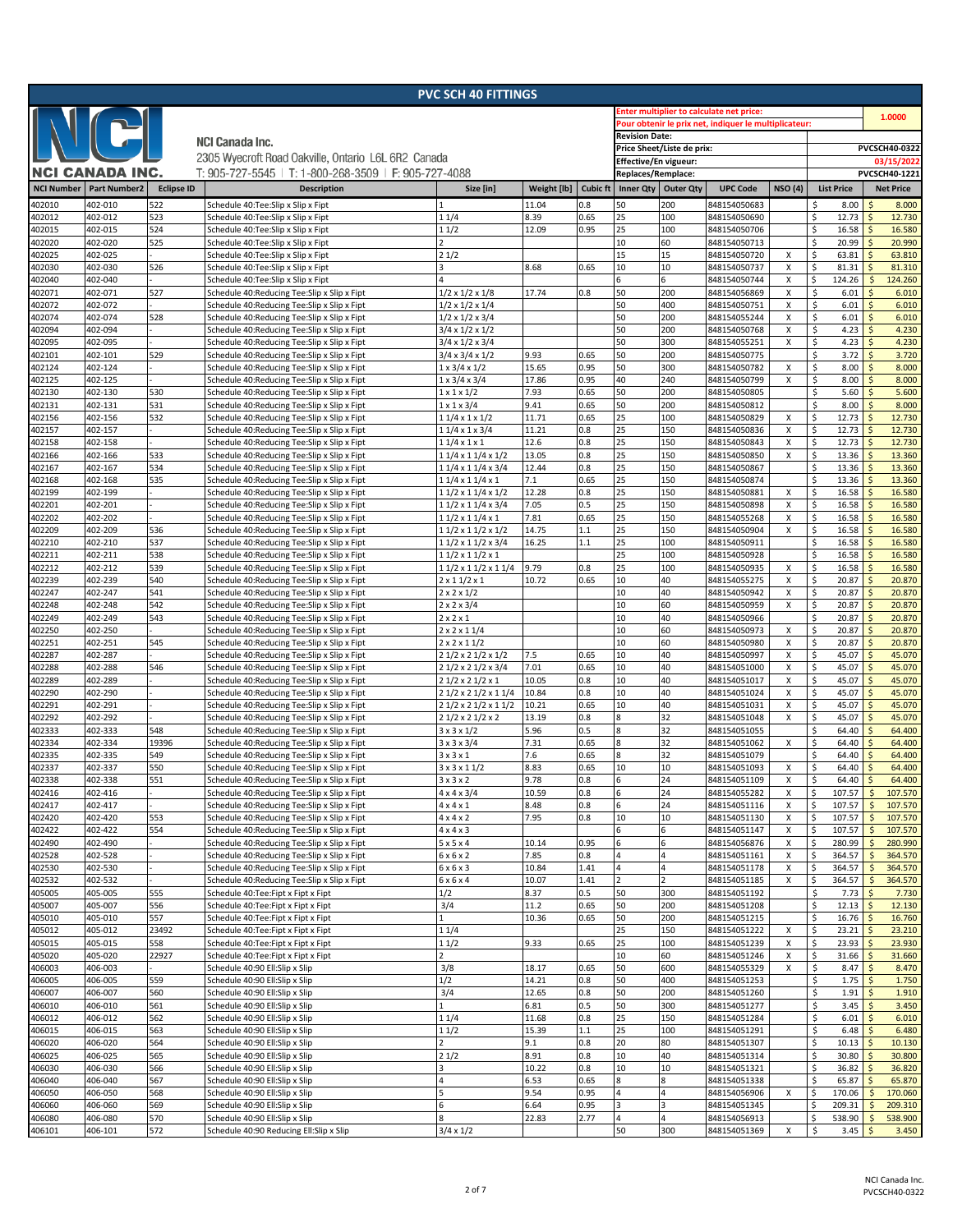| <b>PVC SCH 40 FITTINGS</b> |                        |                   |                                                                                    |                                    |                                                       |                 |                                             |                                          |                              |                           |                              |                          |                             |  |
|----------------------------|------------------------|-------------------|------------------------------------------------------------------------------------|------------------------------------|-------------------------------------------------------|-----------------|---------------------------------------------|------------------------------------------|------------------------------|---------------------------|------------------------------|--------------------------|-----------------------------|--|
|                            |                        |                   |                                                                                    |                                    |                                                       |                 |                                             | inter multiplier to calculate net price: |                              |                           | 1.0000                       |                          |                             |  |
|                            |                        |                   |                                                                                    | <b>Revision Date:</b>              | Pour obtenir le prix net, indiquer le multiplicateur: |                 |                                             |                                          |                              |                           |                              |                          |                             |  |
|                            |                        |                   | <b>NCI Canada Inc.</b>                                                             |                                    |                                                       |                 |                                             |                                          |                              |                           |                              |                          |                             |  |
|                            |                        |                   | 2305 Wyecroft Road Oakville, Ontario L6L 6R2 Canada                                |                                    |                                                       |                 |                                             | Price Sheet/Liste de prix:               |                              |                           |                              |                          | PVCSCH40-0322               |  |
|                            | <b>NCI CANADA INC.</b> |                   | T: 905-727-5545   T: 1-800-268-3509   F: 905-727-4088                              |                                    |                                                       |                 | Effective/En vigueur:<br>Replaces/Remplace: |                                          |                              |                           |                              |                          | 03/15/2022<br>PVCSCH40-1221 |  |
|                            |                        |                   |                                                                                    |                                    |                                                       |                 |                                             |                                          |                              |                           |                              |                          |                             |  |
| <b>NCI Number</b>          | <b>Part Number2</b>    | <b>Eclipse ID</b> | <b>Description</b>                                                                 | Size [in]                          | Weight [lb]                                           | <b>Cubic ft</b> |                                             | Inner Qty   Outer Qty                    | <b>UPC Code</b>              | <b>NSO (4)</b>            | <b>List Price</b>            |                          | <b>Net Price</b>            |  |
| 406130                     | 406-130                | 574               | Schedule 40:90 Reducing Ell:Slip x Slip                                            | $1 \times 1/2$                     | 11.62                                                 | 0.65            | 50                                          | 300                                      | 848154051376                 |                           | 5.09<br>Ś                    |                          | 5.090                       |  |
| 406131                     | 406-131                | 575               | Schedule 40:90 Reducing Ell:Slip x Slip                                            | $1 \times 3/4$                     | 6.7                                                   | 0.5             | 50                                          | 300                                      | 848154051383                 |                           | 6.04<br>\$.                  | Ŝ                        | 6.040                       |  |
| 406168<br>406251           | 406-168<br>406-251     | 576<br>579        | Schedule 40:90 Reducing Ell:Slip x Slip<br>Schedule 40:90 Reducing Ell:Slip x Slip | $11/4 \times 1$<br>$2 \times 11/2$ | 12.69<br>12.4                                         | 0.8<br>0.95     | 25<br>10                                    | 150<br>40                                | 848154051413<br>848154051475 | X                         | \$<br>9.64<br>25.99<br>\$    |                          | 9.640<br>25.990             |  |
| 407005                     | 407-005                | 580               | Schedule 40:90 Ell:Slip x Fipt                                                     | 1/2                                | 15.31                                                 | 0.8             | 50                                          | 400                                      | 848154051499                 |                           | 2.13<br>\$                   | Ŝ                        | 2.130                       |  |
| 407007                     | 407-007                | 581               | Schedule 40:90 Ell:Slip x Fipt                                                     | 3/4                                |                                                       |                 | 50                                          | 200                                      | 848154051505                 |                           | \$<br>2.47                   |                          | 2.470                       |  |
| 407010                     | 407-010                | 582               | Schedule 40:90 Ell:Slip x Fipt                                                     |                                    | 9.18                                                  | 0.5             | 50                                          | 300                                      | 848154051512                 |                           | \$<br>4.56                   |                          | 4.560                       |  |
| 407012                     | 407-012                | 583               | Schedule 40:90 Ell:Slip x Fipt                                                     | 11/4                               | 14.55                                                 | 0.65            | 25                                          | 150                                      | 848154051529                 |                           | \$<br>7.56                   |                          | 7.560                       |  |
| 407015                     | 407-015                | 584               | Schedule 40:90 Ell:Slip x Fipt                                                     | 11/2                               | 10.38                                                 | 0.65            | 25                                          | 100                                      | 848154051536                 |                           | Ś<br>8.39                    |                          | 8.390                       |  |
| 407020                     | 407-020                | 585               | Schedule 40:90 Ell:Slip x Fipt                                                     |                                    | 17.55                                                 | 1.1             | 10                                          | 40                                       | 848154051543                 | Χ                         | 21.62<br>\$                  |                          | 21.620                      |  |
| 407025                     | 407-025                | 586               | Schedule 40:90 Ell:Slip x Fipt                                                     | 21/2                               | 9.16                                                  | 0.8             | q                                           | 36                                       | 848154051550                 |                           | 53.48<br>\$                  |                          | 53.480                      |  |
| 407030                     | 407-030<br>407-040     | 587<br>588        | Schedule 40:90 Ell:Slip x Fipt                                                     |                                    | 14.6<br>11.82                                         | 0.95<br>1.1     |                                             | 24<br>$\Omega$                           | 848154051567                 | Χ                         | 80.13<br>\$<br>\$<br>121.47  | $\mathsf{\$}$            | 80.130<br>121.470           |  |
| 407040<br>407101           | 407-101                | 590               | Schedule 40:90 Ell:Slip x Fipt<br>Schedule 40:90 Reducing Ell:Slip x Fipt          | $3/4 \times 1/2$                   | 14.3                                                  | 0.8             | 50                                          | 300                                      | 848154051574<br>848154051598 |                           | \$<br>2.51                   |                          | 2.510                       |  |
| 407130                     | 407-130                | 591               | Schedule 40:90 Reducing Ell:Slip x Fipt                                            | $1 \times 1/2$                     | 12.3                                                  | 0.65            | 50                                          | 200                                      | 848154051604                 |                           | \$.<br>6.97                  |                          | 6.970                       |  |
| 407131                     | 407-131                | 592               | Schedule 40:90 Reducing Ell:Slip x Fipt                                            | $1 \times 3/4$                     | 6.93                                                  | 0.5             | 50                                          | 300                                      | 848154051611                 |                           | 6.97<br>\$                   |                          | 6.970                       |  |
| 407168                     | 407-168                | 594               | Schedule 40:90 Reducing Ell:Slip x Fipt                                            | $\overline{11/4 \times 1}$         | 13.22                                                 | 0.65            | 25                                          | 100                                      | 848154051628                 |                           | \$<br>10.13                  | Ś                        | 10.130                      |  |
| 407211                     | 407-211                | 595               | Schedule 40:90 Reducing Ell:Slip x Fipt                                            | $11/2 \times 1$                    | 11.57                                                 | 0.65            | 25                                          | 100                                      | 848154051635                 | X                         | 16.77<br>\$.                 | \$                       | 16.770                      |  |
| 408005                     | 408-005                | 598               | Schedule 40:90 Ell:Fipt x Fipt                                                     | 1/2                                | 18.19                                                 | 0.8             | 50                                          | 400                                      | 848154051666                 |                           | 4.12<br>\$                   |                          | 4.120                       |  |
| 408007                     | 408-007                | 599               | Schedule 40:90 Ell:Fipt x Fipt                                                     | 3/4                                |                                                       |                 | 50                                          | 300                                      | 848154051673                 |                           | Ś<br>6.04                    |                          | 6.040                       |  |
| 408010                     | 408-010                | 600               | Schedule 40:90 Ell:Fipt x Fipt                                                     |                                    | 10.35                                                 | 0.5             | 50                                          | 300                                      | 848154051680                 |                           | Ś<br>12.91                   | Ś                        | 12.910                      |  |
| 408012<br>408015           | 408-012<br>408-015     | 601<br>602        | Schedule 40:90 Ell:Fipt x Fipt                                                     | 11/4<br>11/2                       | 15.74                                                 | 0.8             | 25<br>35                                    | 150<br>140                               | 848154051697                 | х                         | 13.80<br>Ś<br>17.43          |                          | 13.800<br>17.430            |  |
| 408020                     | 408-020                | 603               | Schedule 40:90 Ell:Fipt x Fipt<br>Schedule 40:90 Ell:Fipt x Fipt                   |                                    | 13.97                                                 | 0.95            | 10                                          | 60                                       | 848154051703<br>848154051710 | X                         | \$.<br>26.43                 |                          | 26.430                      |  |
| 409005                     | 409-005                | 604               | Schedule 40:90 Street Ell:Spg x Slip                                               | 1/2                                | 16.01                                                 | 0.8             | 50                                          | 400                                      | 848154051727                 |                           | 4.79<br>\$                   | $\mathsf{S}$             | 4.790                       |  |
| 409007                     | 409-007                | 605               | Schedule 40:90 Street Ell:Spg x Slip                                               | 3/4                                | 13.25                                                 | 0.8             | 50                                          | 200                                      | 848154051734                 |                           | Ś<br>5.88                    |                          | 5.880                       |  |
| 409010                     | 409-010                | 606               | Schedule 40:90 Street Ell:Spg x Slip                                               |                                    | 8.46                                                  | 0.65            | 50                                          | 300                                      | 848154051741                 |                           | \$.<br>10.13                 |                          | 10.130                      |  |
| 409012                     | 409-012                | 607               | Schedule 40:90 Street Ell:Spg x Slip                                               | 11/4                               | 11.85                                                 | 0.8             | 25                                          | 150                                      | 848154051758                 | х                         | 12.13<br>\$                  | Ś                        | 12.130                      |  |
| 409015                     | 409-015                | 608               | Schedule 40:90 Street Ell:Spg x Slip                                               | 11/2                               | 11.95                                                 | 0.95            | 25                                          | 100                                      | 848154051765                 |                           | 13.36                        |                          | 13.360                      |  |
| 409020                     | 409-020                | 609               | Schedule 40:90 Street Ell:Spg x Slip                                               |                                    | 9.94                                                  | 0.8             | 10                                          | 60                                       | 848154051772                 |                           | Ś<br>25.74                   | Ś                        | 25.740                      |  |
| 410005                     | 410-005                | 610               | Schedule 40:90 Street Ell:Mipt x Slip                                              | 1/2                                | 15.89                                                 | 0.8             | 50                                          | 400                                      | 848154051826                 |                           | 3.72<br>Ś                    | Ś                        | 3.720                       |  |
| 410007                     | 410-007                | 611               | Schedule 40:90 Street Ell:Mipt x Slip                                              | 3/4                                | 13.05                                                 | 0.8             | 50                                          | 200                                      | 848154051833                 |                           | Ś<br>4.34                    |                          | 4.340                       |  |
| 410010<br>410012           | 410-010<br>410-012     | 612<br>613        | Schedule 40:90 Street Ell:Mipt x Slip<br>Schedule 40:90 Street Ell:Mipt x Slip     | 11/4                               | 8.48<br>12.9                                          | 0.65<br>0.8     | 50<br>25                                    | 300<br>100                               | 848154051840<br>848154051857 | х                         | 7.28<br>\$<br>10.13<br>\$.   | Ś<br>Ś                   | 7.280<br>10.130             |  |
| 410015                     | 410-015                | 614               | Schedule 40:90 Street Ell:Mipt x Slip                                              | 11/2                               |                                                       |                 | 25                                          | 100                                      | 848154051864                 | Χ                         | \$<br>10.60                  |                          | 10.600                      |  |
| 410020                     | 410-020                | 615               | Schedule 40:90 Street Ell:Mipt x Slip                                              |                                    |                                                       |                 | 10                                          | 40                                       | 848154051871                 | X                         | 26.03<br>\$.                 | Ś                        | 26.030                      |  |
| 410101                     | 410-101                |                   | Schedule 40:90 Reducing Street Ell:Mipt x Slip                                     | $3/4 \times 1/2$                   | 17.07                                                 | 0.8             | 50                                          | 300                                      | 848154056203                 | X                         | \$<br>5.34                   | $\mathsf{S}$             | 5.340                       |  |
| 410102                     | 410-102                |                   | Schedule 40:90 Reducing Street Ell:Mipt x Slip                                     | $3/4 \times 1$                     | 15.67                                                 | 0.8             | 50                                          | 200                                      | 848154056210                 | X                         | \$<br>8.98                   |                          | 8.980                       |  |
|                            | 411-005                | 616               | Schedule 40:90 Street Ell:Spg x Fipt                                               | 1/2                                | 16                                                    | 0.65            | 10                                          | 250                                      |                              |                           | POA                          |                          | POA                         |  |
|                            | 411-007                | 617               | Schedule 40:90 Street Ell:Spg x Fipt                                               | 3/4                                |                                                       |                 | 10                                          | 200                                      |                              |                           | POA                          |                          | POA                         |  |
| 412005                     | 412-005                | 620               | Schedule 40:90 Street Ell:Mipt x Fipt                                              | $1/2$ PVC                          | 11.19                                                 | 0.5             | 50                                          | 400                                      | 848154051901                 |                           | 4.97<br>\$                   |                          | 4.970                       |  |
| 412007                     | 412-007                | 621               | Schedule 40:90 Street Ell:Mipt x Fipt                                              | 3/4 PVC                            | 16.5                                                  | 0.8             | 50                                          | 300                                      | 848154051918                 |                           | Ś<br>6.04                    |                          | 6.040                       |  |
| 412010<br>412012           | 412-010<br>412-012     | 622<br>623        | Schedule 40:90 Street Ell:Mipt x Fipt<br>Schedule 40:90 Street Ell:Mipt x Fipt     | 1 PVC<br>11/4 PVC                  | 13.71<br>18.08                                        | 0.65<br>0.8     | 50<br>25                                    | 300<br>100                               | 848154051925<br>848154051932 |                           | \$<br>10.41<br>12.91<br>Ś    | Ś                        | 10.410<br>12.910            |  |
| 412015                     | 412-015                | 624               | Schedule 40:90 Street Ell:Mipt x Fipt                                              | 11/2 PVC                           | 11.65                                                 | 0.65            | 25                                          | 150                                      | 848154051949                 | Х                         | 14.02                        |                          | 14.020                      |  |
| 412020                     | 412-020                | 625               | Schedule 40:90 Street Ell:Mipt x Fipt                                              | 2 PVC                              | 13.93                                                 | 0.95            | 10                                          | 40                                       | 848154051956                 | X                         | \$<br>26.67                  | $\mathsf{S}$             | 26.670                      |  |
| 413005                     | 413-005                | 630               | Schedule 40:Side Outlet 90 Ell:Slip x Slip x Slip                                  | 1/2                                | 9.45                                                  | 0.65            | 50                                          | 300                                      | 848154051963                 | X                         | 9.20<br>\$                   | \$                       | 9.200                       |  |
| 414005                     | 414-005                | 631               | Schedule 40:Side Outlet 90 Ell:Slip x Slip x Fipt                                  | 1/2                                | 10.3                                                  | 0.65            | 50                                          | 300                                      | 848154051994                 |                           | \$<br>8.95                   | \$                       | 8.950                       |  |
| 414007                     | 414-007                |                   | Schedule 40:Side Outlet 90 Ell:Slip x Slip x Fipt                                  | 3/4                                | 12.53                                                 | 0.8             | 50                                          | 300                                      | 848154056937                 | Χ                         | \$<br>9.63                   | $\mathsf{S}$             | 9.630                       |  |
| 414101                     | 414-101                | 632               | Schedule 40:Side Outlet 90 Ell:Slip x Slip x Fipt                                  | $3/4 \times 3/4 \times 1/2$        | 12.6                                                  | 0.8             | 50                                          | 200                                      | 848154052007                 |                           | \$<br>11.54                  |                          | 11.540                      |  |
| 414130                     | 414-130                | 633               | Schedule 40:Side Outlet 90 Ell:Slip x Slip x Fipt                                  | $1 \times 1 \times 1/2$            | 9.6                                                   | 0.65            | 50                                          | 200                                      | 848154052014                 | X                         | \$<br>15.19                  | Ś                        | 15.190                      |  |
| 417005                     | 417-005                | 634               | Schedule 40:45 Ell:Slip x Slip                                                     | 1/2                                | 13.28                                                 | 0.8             | 50                                          | 400                                      | 848154052021                 |                           | 2.81<br>\$                   | \$                       | 2.810                       |  |
| 417007<br>417010           | 417-007<br>417-010     | 635<br>636        | Schedule 40:45 Ell:Slip x Slip<br>Schedule 40:45 Ell:Slip x Slip                   | 3/4                                | 9.07                                                  | 0.65            | 50<br>50                                    | 200<br>300                               | 848154052038<br>848154052045 |                           | \$<br>4.34<br>5.22<br>\$     | Ś<br>$\zeta$             | 4.340<br>5.220              |  |
| 417012                     | 417-012                | 637               | Schedule 40:45 Ell:Slip x Slip                                                     | 11/4                               | 10.84                                                 | 0.8             | 25                                          | 150                                      | 848154052052                 |                           | \$<br>7.28                   | $\mathsf{\hat{S}}$       | 7.280                       |  |
| 417015                     | 417-015                | 638               | Schedule 40:45 Ell:Slip x Slip                                                     | 11/2                               | 12.05                                                 | 0.95            | 25                                          | 100                                      | 848154052069                 |                           | \$<br>9.11                   | Ś                        | 9.110                       |  |
| 417020                     | 417-020                | 639               | Schedule 40:45 Ell:Slip x Slip                                                     |                                    | 9.79                                                  | 0.8             | 25                                          | 100                                      | 848154052076                 |                           | \$<br>11.88                  | $\mathsf{\hat{S}}$       | 11.880                      |  |
| 417025                     | 417-025                | 640               | Schedule 40:45 Ell:Slip x Slip                                                     | 21/2                               | 8.86                                                  | 0.8             | 10                                          | 40                                       | 848154052083                 |                           | \$<br>30.84                  | $\mathsf{S}$             | 30.840                      |  |
| 417030                     | 417-030                | 641               | Schedule 40:45 Ell:Slip x Slip                                                     |                                    |                                                       |                 | 15                                          | 15                                       | 848154052090                 |                           | \$<br>47.83                  | \$                       | 47.830                      |  |
| 417040                     | 417-040                | 642               | Schedule 40:45 Ell:Slip x Slip                                                     |                                    |                                                       |                 |                                             | 16                                       | 848154052106                 |                           | 85.75<br>\$                  | \$                       | 85.750                      |  |
| 417050                     | 417-050                | 643               | Schedule 40:45 Ell:Slip x Slip                                                     |                                    | 7.16                                                  | 0.95            | 10                                          | 10                                       | 848154056951                 | X                         | S.<br>170.06                 | $\ddot{\mathsf{S}}$      | 170.060                     |  |
| 417060<br>417080           | 417-060<br>417-080     | 644<br>645        | Schedule 40:45 Ell:Slip x Slip<br>Schedule 40:45 Ell:Slip x Slip                   | 6                                  | 9.16<br>18.8                                          | 1.41<br>2.77    | 6                                           | 6                                        | 848154052113<br>848154056968 | X                         | \$<br>211.83<br>\$<br>509.40 | $\mathsf{\$}$<br>$\zeta$ | 211.830<br>509.400          |  |
| 417100                     | 417-100                | 646               | Schedule 40:45 Ell:Slip x Slip                                                     | 10                                 | 14.19                                                 | 2.65            | 0                                           | $\mathbf{0}$                             | 848154056975                 | $\boldsymbol{\mathsf{x}}$ | \$<br>1,326.03               |                          | \$1,326.030                 |  |
| 420005                     | 420-005                | 653               | Schedule 40:Cross:Slip                                                             | 1/2                                | 10.15                                                 | 0.8             | 50                                          | 200                                      | 848154052120                 |                           | \$<br>6.48                   | Ś                        | 6.480                       |  |
| 420007                     | 420-007                | 654               | Schedule 40:Cross:Slip                                                             | 3/4                                | 7.5                                                   | 0.65            | 50                                          | 200                                      | 848154052137                 |                           | \$<br>10.75                  | \$                       | 10.750                      |  |
| 420010                     | 420-010                | 655               | Schedule 40:Cross:Slip                                                             |                                    | 6.23                                                  | 0.5             | 25                                          | 100                                      | 848154052144                 |                           | \$<br>13.36                  |                          | 13.360                      |  |
| 420012                     | 420-012                | 656               | Schedule 40:Cross:Slip                                                             | 11/4                               | 9.44                                                  | 0.8             | 50                                          | 50                                       | 848154052151                 |                           | \$<br>17.64                  | \$                       | 17.640                      |  |
| 420015                     | 420-015                | 657               | Schedule 40:Cross:Slip                                                             | 11/2                               |                                                       |                 | 25                                          | 25                                       | 848154052168                 |                           | 20.04<br>\$                  | Ŝ                        | 20.040                      |  |
| 420020                     | 420-020                | 658               | Schedule 40:Cross:Slip                                                             | $\overline{2}$                     | 6.92                                                  | 0.8             |                                             | 32                                       | 848154052175                 |                           | \$<br>29.47                  | Ś                        | 29.470                      |  |
| 427010<br>427012           | 427-010<br>427-012     | 35143             | Schedule 40:45 Ell:Spg x Slip                                                      | 11/4                               | 7.62                                                  | 0.52            | 50<br>25                                    | 200<br>100                               | 848154055534                 | X                         | 5.22<br>\$<br>7.28           | $\mathsf{S}$             | 5.220                       |  |
| 427015                     | 427-015                | 28531             | Schedule 40:45 Ell:Spg x Slip<br>Schedule 40:45 Ell:Spg x Slip                     | 11/2                               |                                                       |                 | 25                                          | 150                                      | 848154055541<br>848154055558 | X                         | \$<br>\$<br>9.11             | \$<br>Ś                  | 7.280<br>9.110              |  |
| 427020                     | 427-020                | 28530             | Schedule 40:45 Ell:Spg x Slip                                                      | $\overline{2}$                     |                                                       |                 | 25                                          | 100                                      | 848154055565                 | Х                         | 11.88<br>\$                  | Ŝ                        | 11.880                      |  |
| 429005                     | 429-005                | 663               | Schedule 40:Coupling:Slip x Slip                                                   | 1/2                                | 9.34                                                  | 0.65            | 50                                          | 600                                      | 848154052298                 |                           | \$<br>1.15                   | $\ddot{\varsigma}$       | 1.150                       |  |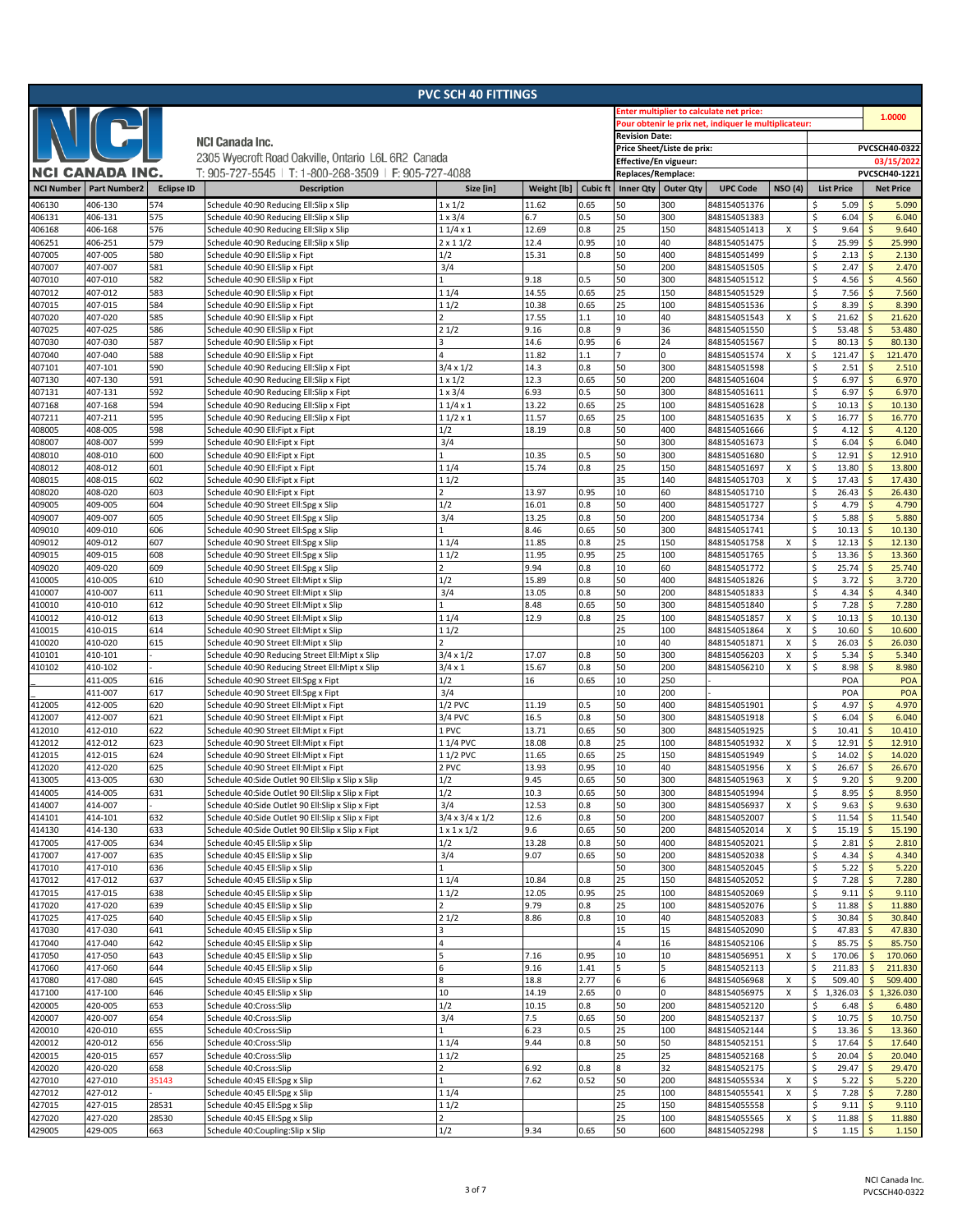| <b>PVC SCH 40 FITTINGS</b> |                     |                   |                                                                                |                    |               |                 |                                                       |                            |                              |                |                            |                                       |  |  |
|----------------------------|---------------------|-------------------|--------------------------------------------------------------------------------|--------------------|---------------|-----------------|-------------------------------------------------------|----------------------------|------------------------------|----------------|----------------------------|---------------------------------------|--|--|
|                            |                     |                   |                                                                                |                    |               |                 | inter multiplier to calculate net price:              |                            |                              |                |                            |                                       |  |  |
|                            |                     |                   |                                                                                |                    |               |                 | Pour obtenir le prix net, indiquer le multiplicateur: |                            | 1.0000                       |                |                            |                                       |  |  |
|                            |                     |                   |                                                                                |                    |               |                 | <b>Revision Date:</b>                                 |                            |                              |                |                            |                                       |  |  |
|                            |                     |                   | <b>NCI Canada Inc.</b>                                                         |                    |               |                 |                                                       | Price Sheet/Liste de prix: |                              |                |                            | PVCSCH40-0322                         |  |  |
|                            |                     |                   | 2305 Wyecroft Road Oakville, Ontario L6L 6R2 Canada                            |                    |               |                 | Effective/En vigueur:                                 |                            |                              | 03/15/2022     |                            |                                       |  |  |
|                            | NCI CANADA INC.     |                   | T: 905-727-5545   T: 1-800-268-3509   F: 905-727-4088                          |                    |               |                 | Replaces/Remplace:                                    |                            |                              |                |                            | PVCSCH40-1221                         |  |  |
| <b>NCI Number</b>          | <b>Part Number2</b> | <b>Eclipse ID</b> | <b>Description</b>                                                             | Size [in]          | Weight [lb]   | <b>Cubic ft</b> | Inner Qty   Outer Qty                                 |                            | <b>UPC Code</b>              | <b>NSO (4)</b> | <b>List Price</b>          | <b>Net Price</b>                      |  |  |
|                            |                     |                   |                                                                                |                    |               |                 |                                                       |                            |                              |                |                            |                                       |  |  |
| 429007                     | 429-007             | 664               | Schedule 40:Coupling:Slip x Slip                                               | 3/4                | 14.55         | 0.8<br>0.65     | 50<br>50                                              | 400                        | 848154052304                 |                | 1.56<br>Ś                  | 1.560                                 |  |  |
| 429010                     | 429-010<br>429-012  | 665<br>666        | Schedule 40:Coupling:Slip x Slip                                               |                    | 10.46<br>8.56 | 0.65            | 25                                                    | 200<br>150                 | 848154052311                 |                | \$<br>2.72<br>3.72         | $\mathsf{S}$<br>2.720<br>Ś            |  |  |
| 429012                     |                     | 667               | Schedule 40:Coupling:Slip x Slip                                               | 11/4               |               | 0.95            | 25                                                    | 100                        | 848154052328                 |                | \$<br>3.97                 | 3.720<br>3.970<br>Ś                   |  |  |
| 429015                     | 429-015             |                   | Schedule 40:Coupling:Slip x Slip                                               | 11/2               | 11.44         |                 |                                                       |                            | 848154052335                 |                | \$                         |                                       |  |  |
| 429020<br>129025           | 429-020<br>429-025  | 668<br>669        | Schedule 40:Coupling:Slip x Slip<br>Schedule 40:Coupling:Slip x Slip           |                    | 6.29<br>12.32 | 0.65<br>0.8     | 25<br>12                                              | 100<br>72                  | 848154052342<br>848154052359 |                | \$<br>6.04<br>\$<br>13.36  | 6.040<br>Ś                            |  |  |
| 429030                     | 429-030             | 670               |                                                                                | 21/2               | 7.83          | 0.65            | 10                                                    | 40                         | 848154052366                 |                | \$<br>20.92                | 13.360<br>20.920<br>Ś                 |  |  |
| 429040                     |                     | 671               | Schedule 40:Coupling:Slip x Slip                                               | 4                  | 7.29          | 0.8             | 6                                                     | 24                         |                              |                | \$<br>30.22                | 30.220<br>Ŝ                           |  |  |
| 129050                     | 429-040<br>429-050  | 672               | Schedule 40:Coupling:Slip x Slip                                               |                    | 9.98          | 1.1             | 18                                                    | 18                         | 848154052373<br>848154057002 |                | \$<br>55.33                | 55.330                                |  |  |
| 129060                     | 429-060             | 673               | Schedule 40:Coupling:Slip x Slip                                               | 6                  | 9.93          | 1.1             | 6                                                     | 6                          | 848154052380                 |                | \$<br>95.54                | 95.540                                |  |  |
| 429080                     | 429-080             | 674               | Schedule 40:Coupling:Slip x Slip<br>Schedule 40:Coupling:Slip x Slip           | 8                  | 23.83         | 2.77            | 8                                                     | 8                          | 848154057019                 |                | 178.37<br>\$               | 178.370<br>\$                         |  |  |
| 429100                     | 429-100             | 675               | Schedule 40:Coupling:Slip x Slip                                               | 10                 | 12.5          | 2.65            | 0                                                     | $\Omega$                   | 848154057026                 |                | \$<br>519.72               | 519.720<br>Ś                          |  |  |
| 429101                     | 429-101             | 23020             | Schedule 40:Reducer Coupling:Slip x Slip                                       | $3/4 \times 1/2$   | 5.73          | 0.31            | 50                                                    | 400                        | 848154052397                 | X              | \$<br>2.81                 | $\mathsf{S}$<br>2.810                 |  |  |
| 429120                     | 429-120             | 676               | Schedule 40:Coupling:Slip x Slip                                               | 12                 | 30.08         | 3.96            | O                                                     | $\Omega$                   | 848154057033                 |                | \$1,035.41                 | \$1,035.410                           |  |  |
| 429130                     | 429-130             |                   | Schedule 40:Reducer Coupling:Slip x Slip                                       | $1 \times 1/2$     | 3.89          | 0.31            | 25                                                    | 300                        | 848154052403                 | Х              | \$<br>4.79                 | 4.790<br>Ś                            |  |  |
| 129131                     | 429-131             | 24706             | Schedule 40:Reducer Coupling:Slip x Slip                                       | $1 \times 3/4$     | 4.07          | 0.31            | 50                                                    | 300                        | 848154052410                 | X              | \$<br>4.79                 | 4.790<br>Ś                            |  |  |
| 429167                     | 429-167             |                   | Schedule 40:Reducer Coupling:Slip x Slip                                       | $11/4 \times 3/4$  | 2.74          | 0.31            | 25                                                    | 150                        | 848154052434                 | X              | \$<br>8.00                 | 8.000<br>Ś                            |  |  |
| 429168                     | 429-168             |                   | Schedule 40:Reducer Coupling:Slip x Slip                                       | 11/4x1             | 2.95          | 0.31            | 25                                                    | 150                        | 848154052441                 | X              | \$<br>8.00                 | 8.000<br>Ŝ                            |  |  |
| 429211                     | 429-211             |                   | Schedule 40:Reducer Coupling:Slip x Slip                                       | $1 - 1/2$ X 1      | 3.58          | 0.27            | 25                                                    | 100                        | 848154052472                 | x              | \$<br>8.47                 | 8.470<br>Ŝ                            |  |  |
| 429212                     | 429-212             |                   | Schedule 40:Reducer Coupling:Slip x Slip                                       | 11/2 X 11/4        | 5.3           | 0.5             | 25                                                    | 100                        | 848154052489                 | X              | \$<br>8.47                 | 8.470<br>Ŝ                            |  |  |
| 429250                     | 429-250             |                   | Schedule 40:Reducer Coupling:Slip x Slip                                       | $2X1 - 1/4$        | 7.3           | 0.52            | 10                                                    | 80                         | 848154052526                 | X              | \$<br>13.52                | 13.520<br>Ŝ                           |  |  |
| 429251                     | 429-251             | 677               | Schedule 40:Reducer Coupling:Slip x Slip                                       | $2 \times 11/2$    | 8.59          | 0.5             | 10                                                    | 80                         | 848154052533                 | Х              | \$<br>13.52                | 13.520<br>Ŝ                           |  |  |
| 429626                     | 429-626             |                   | Schedule 40:Reducer Coupling:Slip x Slip                                       | $10 \times 6$      | 23.23         | 2.65            | 8                                                     | 8                          | 848154057064                 | X              | \$<br>1,466.97             | \$1,466.970                           |  |  |
| 429628                     | 429-628             |                   | Schedule 40:Reducer Coupling:Slip x Slip                                       | $10 \times 8$      | 25.98         | 2.65            | 8                                                     | 8                          | 848154057071                 | X              | Ś.<br>1,466.97             | \$1,466.970                           |  |  |
| 429670                     | 429-670             |                   | Schedule 40:Reducer Coupling:Slip x Slip                                       | 12 x 10            | 34.38         | 4.38            | 3                                                     | 3                          | 848154057095                 | х              | \$<br>1,670.29             | \$<br>1,670.290                       |  |  |
| 430005                     | 430-005             | 678               | Schedule 40:Threaded Coupling:Fipt x Fipt                                      | 1/2 PVC GRAY       | 12.91         | 0.65            | 50                                                    | 600                        | 848154052755                 |                | \$<br>2.15                 | 2.150                                 |  |  |
| 430007                     | 430-007             | 679               | Schedule 40: Threaded Coupling: Fipt x Fipt                                    | 3/4 PVC GRAY       | 16            | 0.8             | 50                                                    | 400                        | 848154052762                 |                | \$<br>3.97                 | 3.970<br>.S                           |  |  |
| 430010                     | 430-010             | 680               | Schedule 40: Threaded Coupling: Fipt x Fipt                                    | 1 PVC GRAY         | 11.44         | 0.65            | 50                                                    | 200                        | 848154052779                 |                | \$<br>5.22                 | 5.220<br>Ŝ                            |  |  |
| 430012                     | 430-012             |                   | Schedule 40:Threaded Coupling:Fipt x Fipt                                      | 11/4 PVC GRAY      | 10.83         | 0.65            | 10                                                    | 120                        | 848154052786                 | X              | \$<br>17.49                | 17.490<br>$\ddot{\varsigma}$          |  |  |
| 130020                     | 430-020             |                   | Schedule 40:Threaded Coupling:Fipt x Fipt                                      | 2 PVC GRAY         | 9.11          | 0.5             | 10                                                    | 80                         | 848154055626                 | X              | \$<br>40.92                | 40.920<br>Ŝ                           |  |  |
| 430101                     | 430-101             |                   | Schedule 40:Reducing Threaded Coupling:Fipt x Fipt                             | $3/4 \times 1/2$   | 18.81         | 0.8             | 50                                                    | 400                        | 848154052793                 | х              | \$<br>5.19                 | Ŝ<br>5.190                            |  |  |
| 130131                     | 430-131             |                   | Schedule 40:Reducing Threaded Coupling:Fipt x Fipt                             | $1 \times 3/4$     | 13.13         | 0.65            | 50                                                    | 300                        | 848154055633                 | X              | \$<br>7.78                 | 7.780                                 |  |  |
|                            | 433-005             | 682               | Schedule 40:Male Fitting Adapter:Spg x Mipt                                    | 1/2                | 15.16         | 0.65            | 10                                                    | 250                        |                              |                | POA                        | POA                                   |  |  |
|                            | 433-007             | 683               | Schedule 40:Male Fitting Adapter:Spg x Mipt                                    | 3/4                | 12.61         | 0.65            | 10                                                    | 250                        |                              |                | POA                        | POA                                   |  |  |
|                            | 433-010             | 28516             | Schedule 40:Male Fitting Adapter:Spg x Mipt                                    |                    | 7.83          | 0.5             | 10                                                    | 100                        |                              | X              | POA                        | POA                                   |  |  |
| 435005                     | 435-005             | 688               | Schedule 40:Female Adapter:Slip x Fipt                                         | 1/2                | 9.84          | 0.5             | 50                                                    | 600                        | 848154052823                 |                | \$<br>1.91                 | 1.910<br>Ŝ                            |  |  |
| 435007                     | 435-007             | 689               | Schedule 40:Female Adapter:Slip x Fipt                                         | 3/4                | 14.32         | 0.8             | 50                                                    | 400                        | 848154052830                 |                | \$<br>2.47                 | 2.470<br>$\mathsf{\hat{S}}$           |  |  |
| 435010                     | 435-010             | 690               | Schedule 40:Female Adapter:Slip x Fipt                                         |                    | 10.47         | 0.65            | 50                                                    | 200                        | 848154052847                 |                | \$<br>2.81                 | <sup>5</sup><br>2.810                 |  |  |
| 435012                     | 435-012             | 691               | Schedule 40:Female Adapter:Slip x Fipt                                         | 11/4               | 7.24          | 0.5             | 25                                                    | 100                        | 848154052854                 |                | \$<br>4.34                 | 4.340<br>Ŝ                            |  |  |
| 435015                     | 435-015             | 692               | Schedule 40:Female Adapter:Slip x Fipt                                         | 11/2               | 9.08          | 0.65            | 25                                                    | 100                        | 848154052861                 |                | \$<br>4.97                 | 4.970<br>S.                           |  |  |
| 435020                     | 435-020             | 693               | Schedule 40:Female Adapter:Slip x Fipt                                         |                    | 5.89          | 0.5             | 10                                                    | 80                         | 848154052878                 |                | \$<br>6.67                 | Ś<br>6.670                            |  |  |
| 435025                     | 435-025             | 694               | Schedule 40:Female Adapter:Slip x Fipt                                         | 21/2               | 9.1           | 0.65            | 10                                                    | 40                         | 848154055657                 |                | \$<br>16.77                | Ś<br>16.770                           |  |  |
| 435030                     | 435-030             | 695               | Schedule 40:Female Adapter:Slip x Fipt                                         | 3                  | 8.5           | 0.65            | 10                                                    | 40                         | 848154052885                 |                | \$<br>22.58                | 22.580<br>$\mathsf{\hat{S}}$          |  |  |
| 435040                     | 435-040             | 696               | Schedule 40:Female Adapter:Slip x Fipt                                         | 4                  | 5.96          | 0.8             | 6                                                     | 36                         | 848154052892                 | х              | \$<br>37.41                | 37.410                                |  |  |
| 435072                     | 435-072             |                   | Schedule 40:Reducing Female Adapter:Slip x Fipt                                | $1/2 \times 1/4$   | 8.86          | 0.5             | 50                                                    | 600                        | 848154052915                 | х              | \$<br>3.45                 | Ś<br>3.450                            |  |  |
| 435073                     | 435-073             |                   | Schedule 40:Reducing Female Adapter:Slip x Fipt                                | $1/2 \times 3/8$   | 7.81          | 0.5             | 50                                                    | 600                        | 848154052922                 | X              | \$<br>3.45                 | 3.450<br>$\mathsf{S}$                 |  |  |
| 435074                     | 435-074             | 699               | Schedule 40:Reducing Female Adapter:Slip x Fipt                                | $1/2 \times 3/4$   | 12.83         | 0.65            | $\Omega$                                              | $\Omega$                   | 848154057101                 |                | \$<br>3.45                 | $\zeta$<br>3.450                      |  |  |
| 435101                     | 435-101             | 702               | Schedule 40:Reducing Female Adapter:Slip x Fipt                                | $3/4 \times 1/2$   | 12.63         | 0.8             | 50                                                    | 400                        | 848154052939                 |                | \$<br>3.45                 | \$<br>3.450                           |  |  |
| 435102                     | 435-102             | 703               | Schedule 40:Reducing Female Adapter:Slip x Fipt                                | $3/4 \times 1$     | 9.13          | 0.5             | 25                                                    | 200                        | 848154052946                 |                | \$<br>4.56                 | 4.560<br>$\zeta$                      |  |  |
| 435130                     | 435-130             |                   | Schedule 40:Reducing Female Adapter:Slip x Fipt                                | $1 \times 1/2$     | 9.29          | 0.5             | 50                                                    | 200                        | 848154052953                 | x              | \$<br>4.56                 | $\mathsf{\hat{S}}$<br>4.560           |  |  |
| 435131                     | 435-131             | 704               | Schedule 40:Reducing Female Adapter:Slip x Fipt                                | $1 \times 3/4$     | 9.43          | 0.5             | 50                                                    | 200                        | 848154052960                 |                | \$<br>4.56                 | \$<br>4.560                           |  |  |
| 435168                     | 435-168             |                   | Schedule 40:Reducing Female Adapter:Slip x Fipt                                | 11/4x1             |               | 0.5             | 25                                                    | 100                        | 848154052984                 | х              | \$<br>9.11                 | 9.110<br>$\zeta$                      |  |  |
| 436003                     | 436-003             |                   | Schedule 40:Male Adapter:Mipt x Slip                                           | 3/8                | 7.58          | 0.65            | 50                                                    | 600                        | 848154055664                 | х              | \$<br>5.81                 | $\mathsf{\hat{S}}$<br>5.810           |  |  |
| 436005                     | 436-005             | 706               | Schedule 40:Male Adapter:Mipt x Slip                                           | 1/2                | 8.17          | 0.5             | 50                                                    | 600                        | 848154052991                 |                | \$<br>1.56                 | 1.560<br>\$                           |  |  |
| 436007                     | 436-007             | 707               | Schedule 40:Male Adapter:Mipt x Slip                                           | 3/4                | 13            | 0.8             | 50                                                    | 400                        | 848154053004                 |                | \$<br>1.75                 | 1.750<br>\$                           |  |  |
| 436010                     | 436-010             | 708               | Schedule 40:Male Adapter:Mipt x Slip                                           |                    | 9.03          | 0.65            | 50                                                    | 200                        | 848154053011                 |                | \$<br>3.06                 | 3.060<br>\$                           |  |  |
| 136012                     | 436-012             | 709               | Schedule 40:Male Adapter:Mipt x Slip                                           | 11/4               | 7.25          | 0.5             | 25                                                    | 150                        | 848154053028                 |                | \$<br>3.72                 | $\zeta$<br>3.720                      |  |  |
| 436015                     | 436-015             | 710               | Schedule 40:Male Adapter:Mipt x Slip                                           | 11/2               | 7.84          | 0.65            | 25<br>25                                              | 100                        | 848154053035                 |                | \$<br>4.97                 | 4.970<br>$\zeta$                      |  |  |
| 436020                     | 436-020<br>436-025  | 711<br>712        | Schedule 40:Male Adapter:Mipt x Slip                                           |                    | 5.9           | 0.5<br>0.65     | 10                                                    | 100<br>40                  | 848154053042                 |                | \$<br>6.51                 | $\mathsf{\hat{S}}$<br>6.510<br>19.200 |  |  |
| 436025<br>436030           | 436-030             | 713               | Schedule 40:Male Adapter:Mipt x Slip<br>Schedule 40: Male Adapter: Mipt x Slip | 21/2<br>3          | 9.55<br>10.75 | 0.65            | 10                                                    | 60                         | 848154055671<br>848154053059 | X              | \$<br>19.20<br>\$<br>28.02 | \$<br>28.020<br>\$                    |  |  |
| 436040                     | 436-040             | 714               | Schedule 40:Male Adapter:Mipt x Slip                                           | 4                  | 12            | 0.8             | $\overline{a}$                                        | 16                         | 848154053066                 |                | \$<br>35.74                | $\mathsf{\hat{S}}$<br>35.740          |  |  |
| 436053                     | 436-053             |                   | Schedule 40: Reducing Male Adapter: Mipt x Slip                                | $3/8 \times 1/2$   | 10.27         | 0.65            | 50                                                    | 600                        | 848154056227                 | X              | \$<br>9.13                 | $\ddot{\mathsf{S}}$<br>9.130          |  |  |
| 436060                     | 436-060             | 715               | Schedule 40:Male Adapter:Mipt x Slip                                           | 6                  | 8.63          | 0.65            | 6                                                     | 0                          | 848154053073                 | X              | \$<br>93.10                | $\mathsf{\hat{S}}$<br>93.100          |  |  |
| 436073                     | 436-073             |                   | Schedule 40: Reducing Male Adapter: Mipt x Slip                                | $1/2 \times 3/8$   | 7.9           | 0.5             | 50                                                    | 600                        | 848154056234                 | X              | \$<br>3.06                 | 3.060<br>\$                           |  |  |
| 436074                     | 436-074             | 716               | Schedule 40:Reducing Male Adapter:Mipt x Slip                                  | $1/2 \times 3/4$   | 7.41          | 0.5             | 50                                                    | 400                        | 848154056241                 |                | \$<br>3.06                 | $\zeta$<br>3.060                      |  |  |
| 436075                     | 436-075             |                   | Schedule 40:Reducing Male Adapter:Mipt x Slip                                  | $1/2 \times 1$     | 10.63         | 0.65            | 40                                                    | 240                        | 848154056258                 | Χ              | \$<br>9.83                 | 9.830<br>\$                           |  |  |
| 436101                     | 436-101             | 718               | Schedule 40: Reducing Male Adapter: Mipt x Slip                                | $3/4 \times 1/2$   | 11.4          | 0.65            | 50                                                    | 600                        | 848154056265                 |                | \$<br>2.81                 | $\zeta$<br>2.810                      |  |  |
| 436102                     | 436-102             | 719               | Schedule 40: Reducing Male Adapter: Mipt x Slip                                | $3/4 \times 1$     | 11.31         | 0.65            | 50                                                    | 300                        | 848154056272                 |                | \$<br>4.34                 | 4.340<br>$\zeta$                      |  |  |
| 436131                     | 436-131             | 721               | Schedule 40:Reducing Male Adapter:Mipt x Slip                                  | $1 \times 3/4$     | 13.25         | 0.8             | 50                                                    | 400                        | 848154056289                 |                | \$<br>9.33                 | $\mathsf{\hat{S}}$<br>9.330           |  |  |
| 436132                     | 436-132             | 722               | Schedule 40: Reducing Male Adapter: Mipt x Slip                                | $1 \times 11/4$    | 6.82          | 0.5             | 50                                                    | 300                        | 848154056296                 | X              | \$<br>10.13                | 10.130<br>\$                          |  |  |
| 436168                     | 436-168             | 723               | Schedule 40: Reducing Male Adapter: Mipt x Slip                                | $11/4 \times 1$    | 13.2          | 0.8             | 25                                                    | 200                        | 848154056319                 |                | \$<br>11.44                | 11.440<br>\$                          |  |  |
| 436169                     | 436-169             | 724               | Schedule 40:Reducing Male Adapter:Mipt x Slip                                  | $11/4 \times 11/2$ | 21.52         | 1.25            | 25                                                    | 150                        | 848154056326                 |                | \$<br>11.44                | 11.440<br>Ś                           |  |  |
| 436212                     | 436-212             | 725               | Schedule 40: Reducing Male Adapter: Mipt x Slip                                | 1 1/2 x 1 1/4      | 7.57          | 0.65            | 25                                                    | 100                        | 848154056333                 |                | \$<br>13.79                | 13.790<br>$\mathsf{\hat{S}}$          |  |  |
| 436213                     | 436-213             | 726               | Schedule 40: Reducing Male Adapter: Mipt x Slip                                | 11/2 x 2           | 14.37         | 0.95            | 25                                                    | 100                        | 848154056340                 |                | \$<br>13.79                | $\sqrt{5}$<br>13.790                  |  |  |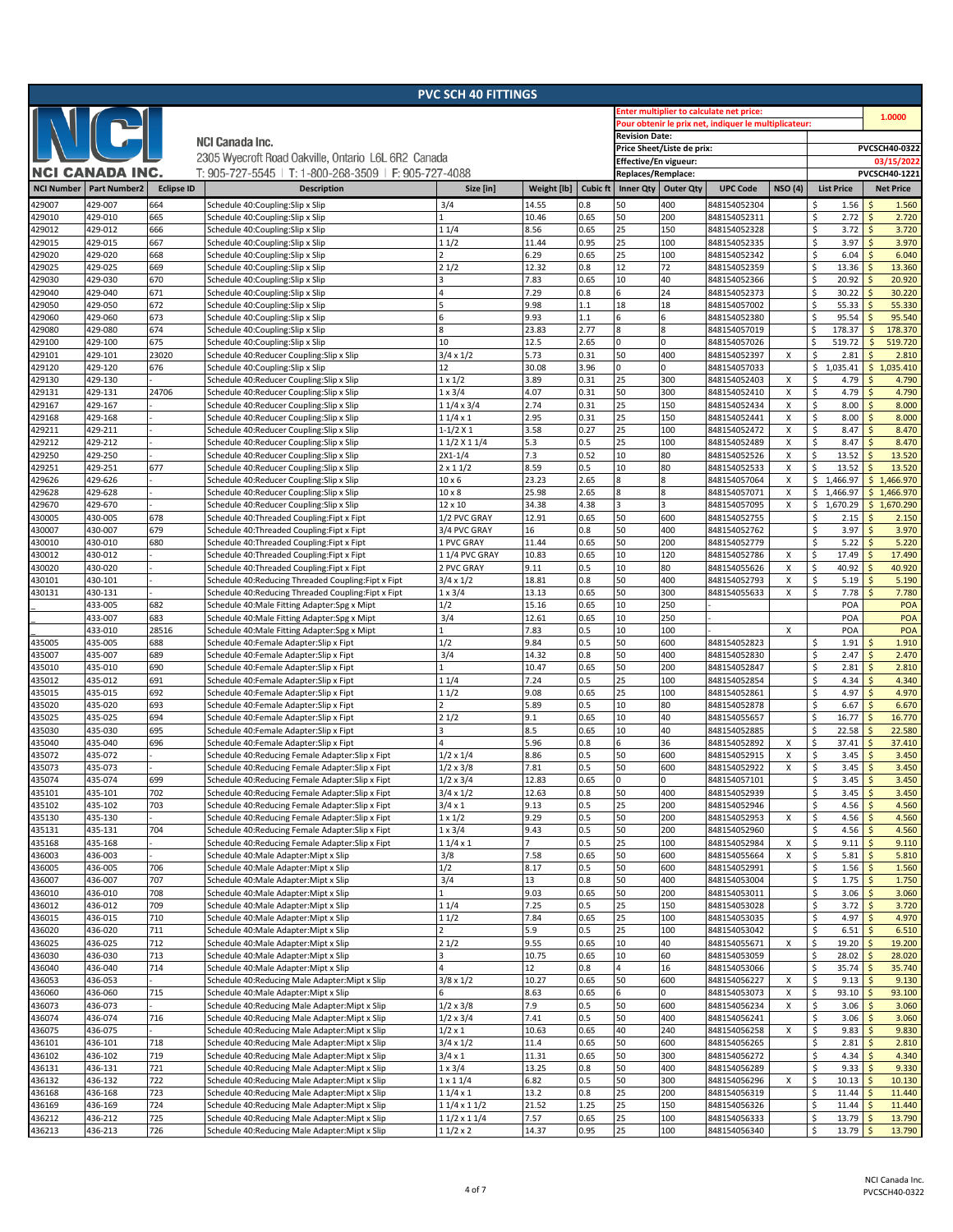|                   |                        |                   |                                                                                  | <b>PVC SCH 40 FITTINGS</b>               |                |                 |                                                       |                            |                                                 |                           |                              |            |                                                 |
|-------------------|------------------------|-------------------|----------------------------------------------------------------------------------|------------------------------------------|----------------|-----------------|-------------------------------------------------------|----------------------------|-------------------------------------------------|---------------------------|------------------------------|------------|-------------------------------------------------|
|                   |                        |                   |                                                                                  |                                          |                |                 |                                                       |                            | <b>Enter multiplier to calculate net price:</b> |                           |                              |            | 1.0000                                          |
|                   | $N$ ( $C$ )            |                   |                                                                                  |                                          |                |                 | Pour obtenir le prix net, indiquer le multiplicateur: |                            |                                                 |                           |                              |            |                                                 |
|                   |                        |                   | <b>NCI Canada Inc.</b>                                                           |                                          |                |                 | <b>Revision Date:</b>                                 |                            |                                                 |                           |                              |            |                                                 |
|                   |                        |                   | 2305 Wyecroft Road Oakville, Ontario L6L 6R2 Canada                              |                                          |                |                 |                                                       | Price Sheet/Liste de prix: |                                                 |                           |                              |            | PVCSCH40-0322                                   |
|                   | <b>NCI CANADA INC.</b> |                   |                                                                                  |                                          |                |                 | Effective/En vigueur:                                 |                            |                                                 |                           |                              |            | 03/15/2022                                      |
|                   |                        |                   | T: 905-727-5545   T: 1-800-268-3509   F: 905-727-4088                            |                                          |                |                 | Replaces/Remplace:                                    |                            |                                                 |                           |                              |            | PVCSCH40-1221                                   |
| <b>NCI Number</b> | <b>Part Number2</b>    | <b>Eclipse ID</b> | <b>Description</b>                                                               | Size [in]                                | Weight [lb]    | <b>Cubic ft</b> | Inner Qty                                             | <b>Outer Qty</b>           | <b>UPC Code</b>                                 | <b>NSO (4)</b>            | <b>List Price</b>            |            | <b>Net Price</b>                                |
| 436252            | 436-252                | 728               | Schedule 40:Reducing Male Adapter:Mipt x Slip                                    | $2X2 - 1/2$                              | 5.47           | 0.31            | 10                                                    | 40                         | 848154056364                                    | X                         | 24.45<br>Ś                   |            | 24.450                                          |
| 437072            | 437-072                |                   | Schedule 40:Reducer Bushing:Spg x Slip                                           | $1/2 \times 1/4$                         | 11.35          | 0.5             | 50                                                    | 600                        | 848154053233                                    | $\boldsymbol{\mathsf{x}}$ | \$.<br>3.23                  |            | <sup>5</sup><br>3.230                           |
| 437073            | 437-073                | 729               | Schedule 40:Reducer Bushing:Spg x Slip                                           | $1/2 \times 3/8$                         | 7.89           | 0.5             | 50                                                    | 600                        | 848154053240                                    | X                         | \$<br>3.23                   |            | $\mathsf{S}$<br>3.230<br>Ś                      |
| 437101<br>437130  | 437-101<br>437-130     | 730<br>731        | Schedule 40:Reducer Bushing:Spg x Slip<br>Schedule 40:Reducer Bushing:Spg x Slip | $3/4 \times 1/2$<br>$1 \times 1/2$       | 6.82<br>15.74  | 0.5<br>0.65     | 50<br>50                                              | 600<br>400                 | 848154053257<br>848154053264                    |                           | \$<br>1.81<br>\$<br>3.23     |            | 1.810<br>3.230<br>Ŝ                             |
| 437131            | 437-131                | 732               | Schedule 40:Reducer Bushing:Spg x Slip                                           | 1 × 3/4                                  | 10.94          | 0.65            | 50                                                    | 400                        | 848154053271                                    |                           | \$<br>3.23                   |            | 3.230<br>Ŝ                                      |
| 437166            | 437-166                | 733               | Schedule 40:Reducer Bushing:Spg x Slip                                           | $\frac{1}{11}{4 \times 1}{2}$            | 15.68          | 0.8             | 25                                                    | 300                        | 848154053288                                    |                           | \$<br>4.34                   |            | Ś<br>4.340                                      |
| 437167            | 437-167                | 734               | Schedule 40:Reducer Bushing:Spg x Slip                                           | 11/4 x 3/4                               | 14.86          | 0.65            | 25                                                    | 300                        | 848154053295                                    |                           | \$<br>4.34                   |            | 4.340<br>Ś                                      |
| 437168            | 437-168                | 735               | Schedule 40:Reducer Bushing:Spg x Slip                                           | $11/4 \times 1$                          | 11.13          | 0.8             | 25                                                    | 300                        | 848154053301                                    |                           | \$<br>4.34                   |            | 4.340<br>Ś                                      |
| 437209            | 437-209                | 736               | Schedule 40:Reducer Bushing:Spg x Slip                                           | $11/2 \times 1/2$                        | 13.2           | 0.65            | 25                                                    | 150                        | 848154053318                                    |                           | \$<br>4.60                   |            | $\zeta$<br>4.600                                |
| 437210            | 437-210                | 737               | Schedule 40:Reducer Bushing:Spg x Slip                                           | 11/2 x 3/4                               | 13.27          | 0.65            | 25                                                    | 150                        | 848154053325                                    |                           | \$<br>4.60                   |            | 4.600<br>Ś                                      |
| 437211            | 437-211                | 738               | Schedule 40:Reducer Bushing:Spg x Slip                                           | $11/2 \times 1$                          | 13.1           | 0.65            | 25                                                    | 150                        | 848154053332                                    |                           | \$<br>4.60                   |            | <sub>S</sub><br>4.600                           |
| 437212            | 437-212                | 739               | Schedule 40:Reducer Bushing:Spg x Slip                                           | $11/2 \times 11/4$                       | 6.99           | 0.65            | 25                                                    | 150                        | 848154053349                                    |                           | \$<br>4.60                   |            | $\zeta$<br>4.600                                |
| 437247            | 437-247                | 740               | Schedule 40:Reducer Bushing:Spg x Slip                                           | $2 \times 1/2$                           | 8.4            | 0.5             | 10                                                    | 80                         | 848154053356                                    |                           | \$<br>7.56                   |            | 7.560<br>Ŝ                                      |
| 437248            | 437-248                | 741               | Schedule 40:Reducer Bushing:Spg x Slip                                           | $2 \times 3/4$                           | 8.6            | 0.5             | 10                                                    | 60                         | 848154053363                                    |                           | \$<br>7.56                   |            | 7.560<br>$\mathsf{\hat{S}}$                     |
| 437249<br>437250  | 437-249<br>437-250     | 742<br>743        | Schedule 40:Reducer Bushing:Spg x Slip                                           | $2 \times 1$<br>$2 \times 11/4$          | 8.95<br>8.96   | 0.5<br>0.5      | 10<br>10                                              | 80<br>80                   | 848154053370                                    |                           | \$<br>7.56<br>\$<br>7.56     |            | Ś<br>7.560<br>7.560<br>Ś                        |
| 437251            | 437-251                | 744               | Schedule 40:Reducer Bushing:Spg x Slip<br>Schedule 40:Reducer Bushing:Spg x Slip | $2 \times 11/2$                          | 7.54           | 0.5             | 10                                                    | 80                         | 848154053387<br>848154053394                    |                           | \$<br>7.56                   |            | 7.560<br>$\mathsf{\hat{S}}$                     |
| 437287            | 437-287                | 745               | Schedule 40:Reducer Bushing:Spg x Slip                                           | $21/2 \times 1/2$                        | 9.42           | 0.5             | 10                                                    | 60                         | 848154053400                                    |                           | \$<br>12.14                  |            | 12.140                                          |
| 437288            | 437-288                | 746               | Schedule 40:Reducer Bushing:Spg x Slip                                           | $21/2 \times 3/4$                        | 9.22           | 0.5             | 10                                                    | 60                         | 848154053417                                    |                           | Ś<br>12.14                   |            | 12.140                                          |
| 437289            | 437-289                | 747               | Schedule 40:Reducer Bushing:Spg x Slip                                           | $21/2 \times 1$                          | 9.51           | 0.5             | 10                                                    | 60                         | 848154053424                                    |                           | \$<br>12.14                  |            | 12.140<br>Ŝ                                     |
| 437290            | 437-290                | 748               | Schedule 40:Reducer Bushing:Spg x Slip                                           | $21/2 \times 11/4$                       | 9.19           | 0.5             | 10                                                    | 60                         | 848154053431                                    |                           | \$<br>12.14                  |            | 12.140                                          |
| 437291            | 437-291                | 749               | Schedule 40:Reducer Bushing:Spg x Slip                                           | 2 1/2 x 1 1/2                            | 9.44           | 0.5             | 10                                                    | 60                         | 848154053448                                    | X                         | \$<br>12.14                  |            | 12.140                                          |
| 437292            | 437-292                | 750               | Schedule 40:Reducer Bushing:Spg x Slip                                           | 21/2x2                                   | 6.83           | 0.5             | 10                                                    | 60                         | 848154053455                                    |                           | \$<br>12.14                  |            | 12.140<br>Ŝ                                     |
| 437334            | 437-334                |                   | Schedule 40:Reducer Bushing:Spg x Slip                                           | $3 \times 3/4$                           | 11.1           | 0.65            | 10                                                    | 40                         | 848154055701                                    | X                         | \$<br>17.86                  |            | 17.860<br>Ŝ                                     |
| 437335            | 437-335                | 752               | Schedule 40:Reducer Bushing:Spg x Slip                                           | $3 \times 1$                             | 11.2           | 0.65            | 10                                                    | 40                         | 848154055718                                    | X                         | \$<br>17.86                  |            | 17.860<br>Ś                                     |
| 437336            | 437-336                | 753               | Schedule 40:Reducer Bushing:Spg x Slip                                           | $3 \times 11/4$                          | 11.21          | 0.65            | 10                                                    | 40                         | 848154055725                                    |                           | \$<br>17.86                  |            | 17.860<br>Ŝ                                     |
| 437337            | 437-337                | 754<br>755        | Schedule 40:Reducer Bushing:Spg x Slip                                           | $3 \times 11/2$                          | 11.29<br>11.09 | 0.65<br>0.65    | 10<br>10                                              | 40<br>40                   | 848154055732                                    | х                         | \$<br>17.86<br>17.86         |            | 17.860<br>Ś<br>17.860<br>Ś                      |
| 437338<br>437339  | 437-338<br>437-339     | 756               | Schedule 40:Reducer Bushing:Spg x Slip<br>Schedule 40:Reducer Bushing:Spg x Slip | $3 \times 2$<br>$3 \times 2 \frac{1}{2}$ | 9.23           | 0.65            | 15                                                    | 90                         | 848154053462<br>848154053479                    |                           | \$<br>\$<br>17.86            |            | 17.860<br>Ś                                     |
| 437420            | 437-420                | 757               | Schedule 40:Reducer Bushing:Spg x Slip                                           | $4 \times 2$                             | 8.84           | 0.5             | 6                                                     | 24                         | 848154053486                                    |                           | \$<br>39.98                  |            | 39.980                                          |
| 437421            | 437-421                | 758               | Schedule 40:Reducer Bushing:Spg x Slip                                           | $4 \times 21/2$                          | 8.9            | 0.5             | 6                                                     | 24                         | 848154055749                                    | X                         | \$<br>39.98                  |            | 39.980                                          |
| 437422            | 437-422                | 759               | Schedule 40:Reducer Bushing:Spg x Slip                                           | $4 \times 3$                             | 8.54           | 0.5             | 6                                                     | 24                         | 848154053493                                    |                           | \$<br>39.98                  |            | 39.980<br>Ŝ                                     |
| 437488            | 437-488                | 761               | Schedule 40:Reducer Bushing:Spg x Slip                                           | $5 \times 3$                             | 7.9            | 0.5             | 15                                                    | $\mathsf{O}$               | 848154057118                                    | х                         | \$<br>56.20                  |            | 56.200                                          |
| 437528            | 437-528                | 763               | Schedule 40:Reducer Bushing:Spg x Slip                                           | 6x2                                      |                |                 |                                                       | $\mathbf 0$                | 848154053509                                    | X                         | \$<br>98.98                  |            | 98.980<br>Ŝ                                     |
| 437530            | 437-530                | 764               | Schedule 40:Reducer Bushing:Spg x Slip                                           | $6 \times 3$                             | 9.11           | 0.65            | 9                                                     | $\mathsf{O}$               | 848154053516                                    | X                         | \$<br>98.98                  |            | 98.980<br>Ŝ                                     |
| 437532            | 437-532                | 765               | Schedule 40:Reducer Bushing:Spg x Slip                                           | 6 × 4                                    | 8.72           | 0.65            | 9                                                     | $\mathbf{0}$               | 848154053523                                    |                           | \$<br>98.98                  |            | 98.980<br>Ś                                     |
| 437534            | 437-534                | 766               | Schedule 40:Reducer Bushing:Spg x Slip                                           | 6x5                                      | 7.65           | 0.65            | 20                                                    | $\mathbf 0$                | 848154057132                                    | Χ                         | \$<br>98.98                  |            | 98.980                                          |
| 437582            | 437-582                | 767               | Schedule 40:Reducer Bushing:Spg x Slip                                           | $8 \times 4$                             | 8.69           | 1.1             | $\overline{\mathbf{3}}$                               | $\pmb{0}$                  | 848154057149                                    | X                         | \$<br>344.92                 |            | 344.920<br>Ś                                    |
| 437585            | 437-585                | 768               | Schedule 40:Reducer Bushing:Spg x Slip                                           | $8 \times 6$                             |                |                 | 3                                                     | $\mathbf 0$                | 848154057156                                    | X                         | \$<br>344.92                 |            | 344.920                                         |
| 437624<br>437626  | 437-624<br>437-626     | 769               | Schedule 40:Reducer Bushing:Spg x Slip<br>Schedule 40:Reducer Bushing:Spg x Slip | $10 \times 4$<br>$10 \times 6$           | 7.5<br>7.09    | 0.95<br>0.95    |                                                       | $\pmb{0}$<br>$\pmb{0}$     | 848154057170<br>848154057187                    | X<br>X                    | 671.44<br>\$<br>\$<br>938.67 |            | 671.440<br>938.670                              |
| 438071            | 438-071                |                   | Schedule 40:Reducer Bushing:Spg x Fipt                                           | $1/2 \times 1/8$                         | 5.71           | 0.31            | 50                                                    | 600                        | 848154057255                                    | X                         | \$<br>3.72                   |            | 3.720<br>S.                                     |
| 438072            | 438-072                | 774               | Schedule 40:Reducer Bushing:Spg x Fipt                                           | $1/2 \times 1/4$                         | 5.43           | 0.31            | 50                                                    | 600                        | 848154053547                                    |                           | \$<br>3.72                   |            | 3.720<br>Ŝ                                      |
| 438073            | 438-073                | 775               | Schedule 40:Reducer Bushing:Spg x Fipt                                           | $1/2 \times 3/8$                         | 4.59           | 0.31            | 50                                                    | 600                        | 848154055756                                    |                           | \$<br>3.72                   |            | <sub>S</sub><br>3.720                           |
| 438098            | 438-098                | 776               | Schedule 40:Reducer Bushing:Spg x Fipt                                           | $3/4 \times 1/4$                         | 9.25           | 0.5             | 50                                                    | 600                        | 848154053554                                    |                           | \$<br>3.72                   |            | 3.720<br><sub>S</sub>                           |
| 438101            | 438-101                | 777               | Schedule 40:Reducer Bushing:Spg x Fipt                                           | $3/4 \times 1/2$                         | 15.43          | 0.65            | 100                                                   | 800                        | 848154053561                                    |                           | \$<br>2.81                   |            | 2.810<br>$\zeta$                                |
| 438128            | 438-128                |                   | Schedule 40:Reducer Bushing:Spg x Fipt                                           | $1 \times 1/4$                           | 19.02          | 0.5             | 50                                                    | 400                        | 848154053578                                    | х                         | \$                           | 4.56       | $\ddot{\mathsf{S}}$<br>4.560                    |
| 438129            | 438-129                |                   | Schedule 40:Reducer Bushing:Spg x Fipt                                           | $1 \times 3/8$                           | 16.12          | 0.5             | 50                                                    | 400                        | 848154053585                                    | X                         | \$<br>4.56                   |            | $\zeta$<br>4.560                                |
| 438130            | 438-130                | 778               | Schedule 40:Reducer Bushing:Spg x Fipt                                           | $1 \times 1/2$                           | 15.44          | 0.65            | 50                                                    | 400                        | 848154053592                                    |                           | \$<br>4.56                   |            | $\ddot{\mathsf{S}}$<br>4.560                    |
| 438131<br>438166  | 438-131<br>438-166     | 779<br>780        | Schedule 40:Reducer Bushing:Spg x Fipt<br>Schedule 40:Reducer Bushing:Spg x Fipt | $1 \times 3/4$<br>$11/4 \times 1/2$      | 11.77<br>13.85 | 0.65<br>0.65    | 50<br>25                                              | 400<br>200                 | 848154053608<br>848154053615                    |                           | \$<br>4.56<br>\$<br>6.97     |            | $\mathsf{\hat{S}}$<br>4.560<br>$\zeta$<br>6.970 |
| 438167            | 438-167                | 781               | Schedule 40:Reducer Bushing:Spg x Fipt                                           | 11/4 x 3/4                               | 14.57          | 0.65            | 25                                                    | 200                        | 848154053622                                    |                           | \$<br>6.97                   |            | 6.970<br>$\zeta$                                |
| 438168            | 438-168                | 782               | Schedule 40:Reducer Bushing:Spg x Fipt                                           | $11/4 \times 1$                          | 11.38          | 0.8             | 25                                                    | 100                        | 848154053639                                    |                           | \$<br>6.97                   |            | $\mathsf{\hat{S}}$<br>6.970                     |
| 438209            | 438-209                | 783               | Schedule 40:Reducer Bushing:Spg x Fipt                                           | 1 1/2 x 1/2                              | 10.38          | 0.65            | 25                                                    | 150                        | 848154053653                                    |                           | \$<br>8.00                   |            | 8.000<br>$\mathsf{S}$                           |
| 438210            | 438-210                | 784               | Schedule 40:Reducer Bushing:Spg x Fipt                                           | 11/2 x 3/4                               | 10.09          | 0.65            | 25                                                    | 100                        | 848154053660                                    |                           | \$<br>8.00                   |            | $\zeta$<br>8.000                                |
| 438211            | 438-211                | 785               | Schedule 40:Reducer Bushing:Spg x Fipt                                           | $11/2 \times 1$                          | 10.73          | 0.65            | 25                                                    | 150                        | 848154053677                                    |                           | \$<br>8.00                   |            | $\mathsf{\hat{S}}$<br>8.000                     |
| 438212            | 438-212                | 786               | Schedule 40:Reducer Bushing:Spg x Fipt                                           | 1 1/2 x 1 1/4                            | 7.31           | 0.65            | 25                                                    | 150                        | 848154053684                                    |                           | \$<br>8.00                   |            | 8.000<br>$\zeta$                                |
| 438247            | 438-247                | 787               | Schedule 40:Reducer Bushing:Spg x Fipt                                           | $2 \times 1/2$                           | 7.32           | 0.5             | 10                                                    | 120                        | 848154053707                                    |                           | \$<br>10.75                  |            | $\zeta$<br>10.750                               |
| 438248            | 438-248                | 788               | Schedule 40:Reducer Bushing:Spg x Fipt                                           | $2 \times 3/4$                           | 7.26           | 0.5             | 10                                                    | 120                        | 848154053714                                    |                           | \$<br>10.75                  |            | $\mathsf{\hat{S}}$<br>10.750                    |
| 438249            | 438-249                | 789               | Schedule 40:Reducer Bushing:Spg x Fipt                                           | $2 \times 1$                             | 7.99           | 0.5             | 10                                                    | 120                        | 848154053721                                    |                           | \$<br>10.75                  |            | 10.750<br>\$                                    |
| 438250            | 438-250                | 790<br>791        | Schedule 40:Reducer Bushing:Spg x Fipt                                           | $2 \times 11/4$                          | 8.05           | 0.5             | 10<br>10                                              | 120<br>120                 | 848154053738                                    |                           | \$                           | $10.75$ \$ | 10.750<br>Ŝ                                     |
| 438251<br>438288  | 438-251<br>438-288     |                   | Schedule 40:Reducer Bushing:Spg x Fipt<br>Schedule 40:Reducer Bushing:Spg x Fipt | $2 \times 11/2$<br>$21/2 \times 3/4$     | 7.97           | 0.5             | 10                                                    | 60                         | 848154053745<br>848154055763                    | X                         | \$<br>10.75<br>\$<br>15.55   |            | 10.750<br>15.550<br>Ŝ                           |
| 438289            | 438-289                | 792               | Schedule 40:Reducer Bushing:Spg x Fipt                                           | $21/2 \times 1$                          | 8.05           | 0.5             | 10                                                    | 60                         | 848154055770                                    |                           | \$<br>15.55                  |            | 15.550<br>$\mathsf{S}$                          |
| 438290            | 438-290                | 23158             | Schedule 40:Reducer Bushing:Spg x Fipt                                           | 2 1/2 x 1 1/4                            | 8.12           | 0.5             | 10                                                    | 60                         | 848154055787                                    | x                         | \$<br>15.55                  |            | 15.550<br>Ś                                     |
| 438291            | 438-291                | 794               | Schedule 40:Reducer Bushing:Spg x Fipt                                           | 2 1/2 x 1 1/2                            | 8.5            | 0.5             | 10                                                    | 60                         | 848154055794                                    |                           | \$<br>15.55                  |            | 15.550<br>Ŝ                                     |
| 438292            | 438-292                | 795               | Schedule 40:Reducer Bushing:Spg x Fipt                                           | 21/2x2                                   | 7.1            | 0.5             | 10                                                    | 60                         | 848154055800                                    | Х                         | \$<br>15.55                  |            | 15.550<br>$\mathsf{S}$                          |
| 438335            | 438-335                | 796               | Schedule 40:Reducer Bushing:Spg x Fipt                                           | $3 \times 1$                             | 11.17          | 0.65            | 10                                                    | 40                         | 848154055817                                    | X                         | \$<br>17.86                  |            | 17.860                                          |
| 438336            | 438-336                |                   | Schedule 40:Reducer Bushing:Spg x Fipt                                           | $3 \times 11/4$                          | 11.24          | 0.65            | 10                                                    | 40                         | 848154055824                                    | Χ                         | \$<br>17.86                  |            | 17.860<br>Ŝ                                     |
| 438337            | 438-337                | 798               | Schedule 40:Reducer Bushing:Spg x Fipt                                           | $3 \times 11/2$                          | 11.2           | 0.65            | 10                                                    | 40                         | 848154055831                                    | Х                         | \$<br>17.86                  |            | 17.860<br>Ŝ                                     |
| 438338            | 438-338                | 799               | Schedule 40:Reducer Bushing:Spg x Fipt                                           | $3 \times 2$                             | 10.88          | 0.65            | 10                                                    | 40                         | 848154053752                                    | x                         | \$<br>17.86                  |            | 17.860<br>Ś                                     |
| 438339            | 438-339                | 800<br>801        | Schedule 40:Reducer Bushing:Spg x Fipt                                           | $3 \times 2 \frac{1}{2}$                 | 10.65          | 0.65<br>0.5     | 10                                                    | 40                         | 848154055848                                    |                           | \$<br>17.86                  |            | Ŝ<br>17.860<br>39.900                           |
| 438420<br>438421  | 438-420<br>438-421     | 802               | Schedule 40:Reducer Bushing:Spg x Fipt<br>Schedule 40:Reducer Bushing:Spg x Fipt | $4 \times 2$<br>4 x 2 1/2                | 6.86<br>7.48   | 0.5             | 6<br>$6\phantom{.}6$                                  | 24<br>24                   | 848154053769<br>848154055855                    | х<br>X                    | \$<br>39.90<br>\$<br>39.90   |            | $\zeta$<br>$\mathsf{\hat{S}}$<br>39.900         |
|                   |                        |                   |                                                                                  |                                          |                |                 |                                                       |                            |                                                 |                           |                              |            |                                                 |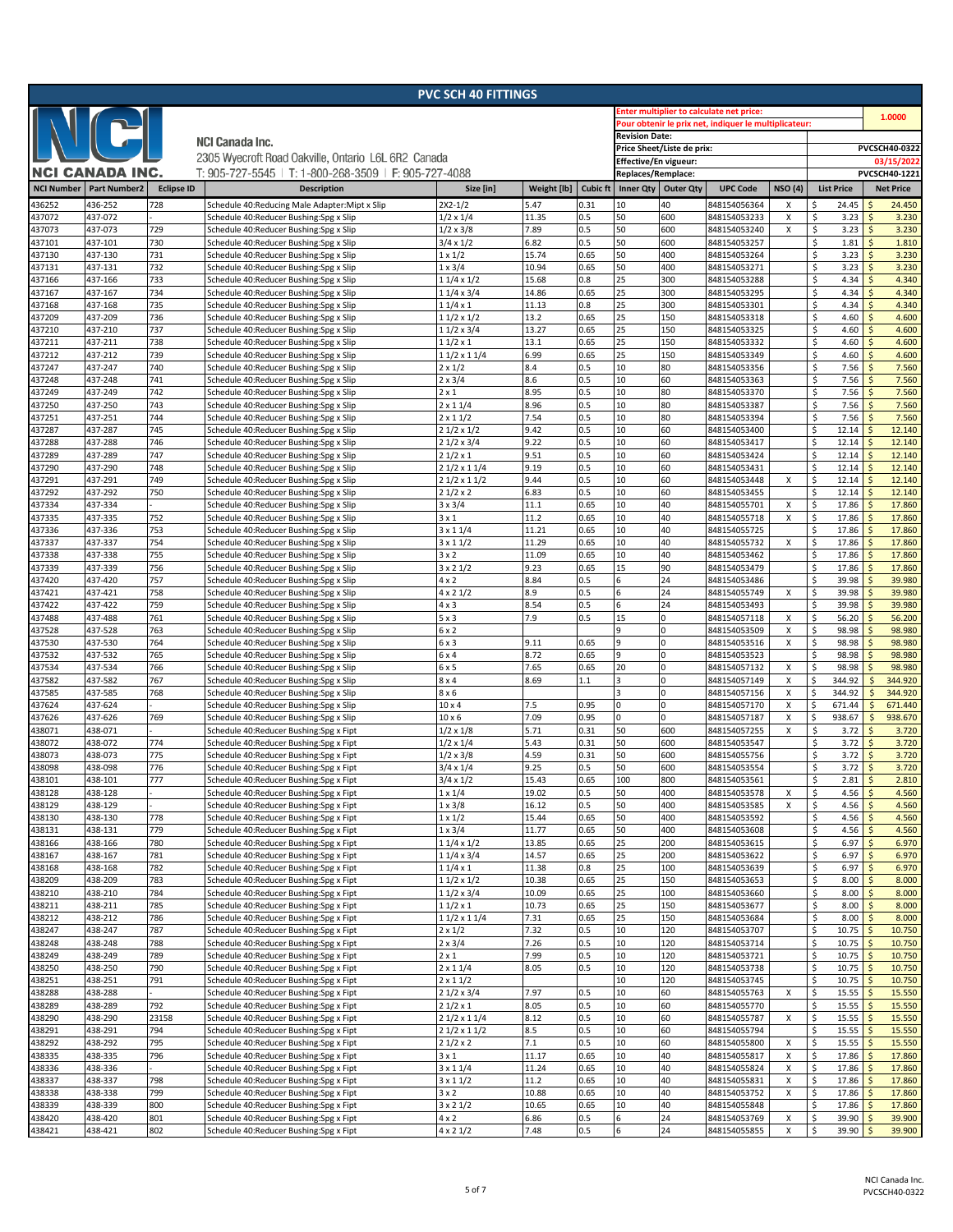|                   |                        |                   |                                                                                    | <b>PVC SCH 40 FITTINGS</b>           |                |                 |                                                       |                     |                              |                           |                              |                                             |
|-------------------|------------------------|-------------------|------------------------------------------------------------------------------------|--------------------------------------|----------------|-----------------|-------------------------------------------------------|---------------------|------------------------------|---------------------------|------------------------------|---------------------------------------------|
|                   |                        |                   |                                                                                    |                                      |                |                 | <b>Enter multiplier to calculate net price:</b>       | 1.0000              |                              |                           |                              |                                             |
| I                 | NG.                    |                   |                                                                                    |                                      |                |                 | Pour obtenir le prix net, indiquer le multiplicateur: |                     |                              |                           |                              |                                             |
|                   |                        |                   | <b>NCI Canada Inc.</b>                                                             | <b>Revision Date:</b>                |                |                 |                                                       |                     |                              |                           |                              |                                             |
|                   |                        |                   | 2305 Wyecroft Road Oakville, Ontario L6L 6R2 Canada                                |                                      |                |                 | Price Sheet/Liste de prix:                            |                     | PVCSCH40-0322                |                           |                              |                                             |
|                   | <b>NCI CANADA INC.</b> |                   | T: 905-727-5545   T: 1-800-268-3509   F: 905-727-4088                              |                                      |                |                 | Effective/En vigueur:<br>Replaces/Remplace:           |                     |                              |                           | 03/15/2022<br>PVCSCH40-1221  |                                             |
| <b>NCI Number</b> | <b>Part Number2</b>    | <b>Eclipse ID</b> | <b>Description</b>                                                                 | Size [in]                            | Weight [lb]    | <b>Cubic ft</b> | <b>Inner Qty</b>                                      | <b>Outer Qty</b>    | <b>UPC Code</b>              | <b>NSO (4)</b>            | <b>List Price</b>            | <b>Net Price</b>                            |
|                   |                        |                   |                                                                                    |                                      |                |                 |                                                       |                     |                              |                           |                              |                                             |
| 438422<br>439052  | 438-422<br>439-052     | 803<br>23363      | Schedule 40:Reducer Bushing:Spg x Fipt                                             | $4 \times 3$<br>$3/8 \times 1/4$     | 8.22<br>6.72   | 0.5<br>0.5      | 50                                                    | 24<br>600           | 848154053776                 | X                         | 39.90<br>\$<br>\$<br>8.00    | 39.900<br>8.000<br>Ś                        |
| 439072            | 439-072                | 807               | Schedule 40:Reducer Bushing:Mipt x Fipt<br>Schedule 40:Reducer Bushing:Mipt x Fipt | $1/2 \times 1/4$                     | 10.7           | 0.5             | 150                                                   | 1800                | 848154056395<br>848154056401 | $\mathsf{x}$              | \$<br>8.00                   | <sub>S</sub><br>8.000                       |
| 439073            | 439-073                | 23280             | Schedule 40:Reducer Bushing:Mipt x Fipt                                            | $1/2 \times 3/8$                     | 8.3            | 0.5             | 50                                                    | 600                 | 848154056418                 |                           | \$<br>8.00                   | 8.000                                       |
| 439098            | 439-098                | 808               | Schedule 40:Reducer Bushing:Mipt x Fipt                                            | $3/4 \times 1/4$                     | 19.9           | 0.65            | 50                                                    | 600                 | 848154056425                 | х                         | \$<br>4.97                   | Ś<br>4.970                                  |
| 439099            | 439-099                | 23364             | Schedule 40:Reducer Bushing:Mipt x Fipt                                            | $3/4 \times 3/8$                     | 8.78           | 0.5             | 50                                                    | 600                 | 848154056432                 | X                         | \$<br>4.97                   | <sub>S</sub><br>4.970                       |
| 439101            | 439-101                | 809               | Schedule 40:Reducer Bushing:Mipt x Fipt                                            | $3/4 \times 1/2$                     | 10.74          | 0.65            | 50                                                    | 600                 | 848154056449                 |                           | \$<br>4.97                   | 4.970<br>Ś                                  |
| 439128            | 439-128                |                   | Schedule 40:Reducer Bushing:Mipt x Fipt                                            | $1 \times 1/4$                       | 17.52          | 0.65            | 25                                                    | 300                 | 848154056456                 | х                         | \$<br>6.97                   | 6.970<br>Ś                                  |
| 439130            | 439-130                | 810               | Schedule 40:Reducer Bushing:Mipt x Fipt                                            | $1 \times 1/2$                       | 13.71          | 0.65            | 50                                                    | 600                 | 848154056463                 |                           | \$<br>6.97                   | <sub>S</sub><br>6.970                       |
| 439131            | 439-131                | 811               | Schedule 40:Reducer Bushing:Mipt x Fipt                                            | $1 \times 3/4$                       | 9.9            | 0.5             | 50                                                    | 600                 | 848154056470                 |                           | \$<br>6.97                   | 6.970<br>Ś                                  |
| 439166            | 439-166                | 812               | Schedule 40:Reducer Bushing:Mipt x Fipt                                            | $11/4 \times 1/2$                    | 12.43          | 0.65            | 25                                                    | 300                 | 848154056487                 |                           | \$<br>10.35                  | 10.350<br>Ś                                 |
| 439167            | 439-167                | 813<br>814        | Schedule 40:Reducer Bushing:Mipt x Fipt                                            | $11/4 \times 3/4$<br>$11/4 \times 1$ | 13.39<br>9.65  | 0.65<br>0.65    | 25<br>25                                              | 300<br>300          | 848154056494                 |                           | \$<br>10.35<br>\$<br>10.35   | 10.350<br>Ś<br>Ś<br>10.350                  |
| 439168<br>439209  | 439-168<br>439-209     | 815               | Schedule 40:Reducer Bushing:Mipt x Fipt<br>Schedule 40:Reducer Bushing:Mipt x Fipt | $11/2 \times 1/2$                    | 10.27          | 0.5             | 25                                                    | 200                 | 848154056500<br>848154056524 |                           | \$<br>12.50                  | 12.500                                      |
| 439210            | 439-210                | 816               | Schedule 40:Reducer Bushing:Mipt x Fipt                                            | 11/2 x 3/4                           | 10.22          | 0.5             | 25                                                    | 200                 | 848154056531                 |                           | \$<br>12.50                  | 12.500<br>Ŝ                                 |
| 439211            | 439-211                | 817               | Schedule 40:Reducer Bushing:Mipt x Fipt                                            | $11/2 \times 1$                      | 9.53           | 0.5             | 25                                                    | 200                 | 848154056548                 |                           | \$<br>12.50                  | Ś<br>12.500                                 |
| 439212            | 439-212                | 818               | Schedule 40:Reducer Bushing:Mipt x Fipt                                            | 1 1/2 x 1 1/4                        | 7.09           | 0.5             | 25                                                    | 200                 | 848154056555                 |                           | \$<br>12.50                  | 12.500<br>$\ddot{\varsigma}$                |
| 439251            | 439-251                | 821               | Schedule 40:Cap:Slip                                                               | $2 \times 11/2$                      | 6.74           | 0.65            | 10                                                    | 120                 | 848154056593                 |                           | \$<br>13.36                  | 13.360<br>Ŝ                                 |
| 442010            | 442-010                | 35168             | <b>Schedule 40: Street Elbow</b>                                                   |                                      | 0.11           |                 |                                                       | 50                  |                              | x                         | Ś<br>9.70                    | 9.700                                       |
| 144015            | 444-015                | 35167             | Schedule 40: Street Tee                                                            | 1 1/2                                | 0.42           |                 |                                                       | 10                  |                              | $\mathsf{x}$              | \$<br>54.48                  | 54.480                                      |
| 447005            | 447-005                | 841               | Schedule 40:Cap:Slip                                                               | 1/2                                  | 7.85           | 0.5             | 100                                                   | 1200                | 848154054070                 |                           | \$<br>1.56                   | 1.560<br>Ŝ                                  |
| 447007            | 447-007                | 842               | Schedule 40:Cap:Slip - Black PVC                                                   | 3/4                                  | 11.03          | 0.5             | 50                                                    | 600                 | 848154054087                 |                           | \$<br>1.81                   | 1.810<br>Ś                                  |
| 447010            | 447-010<br>447-012     | 843<br>844        | Schedule 40:Cap:Slip - Black PVC                                                   | 11/4                                 | 17.39<br>14.03 | 0.8<br>0.8      | 50<br>25                                              | 300<br>150          | 848154054094                 |                           | \$<br>2.81<br>\$<br>3.97     | 2.810<br>Ŝ<br><sub>S</sub><br>3.970         |
| 447012<br>447015  | 447-015                | 845               | Schedule 40:Cap:Slip<br>Schedule 40:Cap:Slip                                       | 11/2                                 | 6.76           | 0.5             | 25                                                    | 150                 | 848154054100<br>848154054117 |                           | \$<br>4.34                   | 4.340<br>Ś                                  |
| 447020            | 447-020                | 846               | Schedule 40:Cap:Slip                                                               |                                      | 12.06          | 0.65            | 10                                                    | 80                  | 848154054124                 |                           | \$<br>5.22                   | 5.220<br>Ś                                  |
| 447025            | 447-025                | 847               | Schedule 40:Cap:Slip                                                               | 21/2                                 | 9.71           | 0.65            | 10                                                    | 60                  | 848154054131                 | X                         | \$<br>16.58                  | 16.580<br>Ś                                 |
| 447030            | 447-030                | 848               | Schedule 40:Cap:Slip                                                               |                                      | 8.45           | 0.5             | 10                                                    | 40                  | 848154054148                 |                           | \$<br>18.14                  | 18.140<br>S                                 |
| 447040            | 447-040                | 849               | Schedule 40:Cap:Slip                                                               |                                      | 7.76           | 0.5             | 6                                                     | 24                  | 848154054155                 |                           | \$<br>41.15                  | 41.150<br>Ŝ                                 |
| 447050            | 447-050                | 850               | Schedule 40:Cap:Slip                                                               |                                      | 8.7            | 0.8             | 6                                                     | 24                  | 848154057279                 | х                         | Ś<br>69.08                   | 69.080                                      |
| 447060            | 447-060                | 851               | Schedule 40:Cap:Slip                                                               | 6                                    | 8.96           | 0.65            | 8                                                     | $\mathbf 0$         | 848154054162                 | $\boldsymbol{\mathsf{x}}$ | \$<br>98.56                  | 98.560<br>S                                 |
| 447080            | 447-080                | 852               | Schedule 40:Cap:Slip                                                               | 8                                    | 10.24          | 1.25            | 12                                                    | $\mathsf{O}$        | 848154057286                 | X                         | \$<br>247.56                 | 247.560<br>Ś                                |
| 447100            | 447-100                |                   | Schedule 40:Cap:Slip                                                               | 10                                   | 8.88           | 0.95            |                                                       | $\mathbf{0}$        | 848154057293                 | Χ                         | \$<br>1,568.17               | \$<br>1,568.170                             |
| 447120            | 447-120                | 856               | Schedule 40:Cap:Fipt                                                               | 12<br>1/2                            | 28.42<br>10.34 | 2.77<br>0.5     | $\Omega$<br>100                                       | $\mathbf 0$<br>1200 | 848154057309                 | X                         | \$<br>1,616.27<br>\$<br>3.23 | $\frac{1}{2}$<br>1,616.270<br>Ś             |
| 448005<br>448007  | 448-005<br>448-007     | 857               | Schedule 40:Cap:Fipt<br>Schedule 40:Cap:Fipt                                       | 3/4                                  | 12.36          | 0.65            | 50                                                    | 600                 | 848154054179<br>848154054186 |                           | \$<br>3.72                   | 3.230<br>Ś<br>3.720                         |
| 448010            | 448-010                | 858               | Schedule 40:Cap:Fipt                                                               |                                      | 19.16          | 0.8             | 50                                                    | 400                 | 848154054193                 |                           | \$<br>5.60                   | 5.600<br>Ś                                  |
| 448012            | 448-012                | 859               | Schedule 40:Cap:Fipt                                                               | 1 1/4                                | 15.24          | 0.8             | 25                                                    | 200                 | 848154054209                 |                           | \$<br>6.67                   | 6.670<br>Ŝ                                  |
| 448015            | 448-015                | 860               | Schedule 40:Cap:Fipt                                                               | 11/2                                 | 7.73           | 0.5             | 25                                                    | 150                 | 848154054216                 |                           | \$<br>6.97                   | Ś<br>6.970                                  |
| 448020            | 448-020                | 861               | Schedule 40:Cap:Fipt                                                               |                                      | 12.89          | 0.65            | 10                                                    | 120                 | 848154054223                 |                           | \$<br>12.27                  | 12.270<br>Ś                                 |
| 448025            | 448-025                | 862               | Schedule 40:Cap:Fipt                                                               | 21/2                                 | 11.08          | 0.65            | 10                                                    | 60                  | 848154054230                 |                           | \$<br>18.14                  | <sub>S</sub><br>18.140                      |
| 448030            | 448-030                | 863               | Schedule 40:Cap:Fipt                                                               |                                      | 9.95           | 0.5             | 10                                                    | 40                  | 848154054247                 |                           | \$<br>23.67                  | 23.670<br>$\ddot{\varsigma}$                |
| 448040            | 448-040                | 864               | Schedule 40:Plug:Spg                                                               | 4                                    | 8.78           | 0.5             | 6                                                     | 36                  | 848154054254                 | Χ                         | \$<br>41.51                  | 41.510<br>Ŝ                                 |
| 449005            | 449-005                | 865<br>866        | Schedule 40:Plug:Spg                                                               | 1/2<br>3/4                           | 6.33           | 0.31<br>0.5     | 100<br>50                                             | 1200<br>600         | 848154054278<br>848154054285 |                           | \$<br>3.72<br>\$             | 3.720<br>Ŝ<br>4.340<br><sup>5</sup>         |
| 449007<br>449010  | 449-007<br>449-010     | 867               | Schedule 40:Plug:Spg<br>Schedule 40:Plug:Spg                                       |                                      | 9.64<br>15.44  | 0.8             | 50                                                    | 400                 | 848154054292                 |                           | 4.34<br>\$<br>5.22           | 5.220<br>Ŝ                                  |
| 449012            | 449-012                | 868               | Schedule 40:Plug:Spg                                                               | 11/4                                 | 11.99          | 0.65            | 25                                                    | 200                 | 848154054308                 |                           | \$<br>6.97                   | 6.970<br>$\mathsf{S}$                       |
| 449015            | 449-015                | 869               | Schedule 40:Plug:Spg                                                               | 1 1/2                                |                | 0.5             | 25                                                    | 150                 | 848154054315                 |                           | \$<br>8.82                   | $\zeta$<br>8.820                            |
| 449020            | 449-020                | 870               | Schedule 40:Plug:Spg                                                               |                                      | 7.58           | 0.5             | 10                                                    | 120                 | 848154054322                 |                           | \$<br>10.97                  | 10.970<br>Ś                                 |
| 449025            | 449-025                | 871               | Schedule 40:Plug:Spg                                                               | 21/2                                 | 9.36           | 0.5             | 10                                                    | 60                  | 848154054339                 | X                         | \$<br>18.76                  | $\mathsf{\hat{S}}$<br>18.760                |
| 449030            | 449-030                | 872               | Schedule 40:Plug:Spg                                                               |                                      | 9.54           | 0.65            | 10                                                    | 40                  | 848154054346                 | X                         | \$<br>24.71                  | 24.710                                      |
| 449040            | 449-040                | 873               | Schedule 40:Plug:Mipt                                                              |                                      | 7.29           | 0.5             | 6                                                     | 24                  | 848154054353                 | X                         | \$<br>55.92                  | 55.920<br>Ś                                 |
|                   | 450-002                | 875               | Schedule 40:Plug:Mipt                                                              | 1/4                                  | 8.7            | 0.5             | 10                                                    | 500                 |                              | X                         | POA                          | POA                                         |
| 450003            | 450-003                | 876               | Schedule 40:Plug:Mipt                                                              | 3/8                                  | 13.16          | 0.5<br>0.31     | 100<br>150                                            | 1200<br>1800        | 848154054377                 | x                         | \$<br>4.75                   | 4.750<br>Ś                                  |
| 450005<br>450007  | 450-005<br>450-007     | 877               | Schedule 40:Plug:Mipt<br>Schedule 40:Plug:Mipt                                     | 1/2<br>3/4                           | 6.55<br>17.77  | 0.65            | 100                                                   | 1200                | 848154054384<br>848154054391 |                           | \$<br>4.60<br>\$<br>4.92     | 4.600<br>$\zeta$<br>4.920                   |
| 450010            | 450-010                | 878               | Schedule 40:Plug:Mipt                                                              |                                      | 13.81          | 0.65            | 50                                                    | 400                 | 848154054407                 |                           | \$<br>8.00                   | 8.000<br>Ś                                  |
| 450012            | 450-012                | 879               | Schedule 40:Plug:Mipt                                                              | 11/4                                 | 10.5           | 0.5             | 25                                                    | 300                 | 848154054414                 |                           | \$<br>8.42                   | 8.420<br>\$                                 |
| 450015            | 450-015                | 880               | Schedule 40:Plug:Mipt                                                              | 11/2                                 | 12.79          | 0.65            | 25                                                    | 200                 | 848154054421                 |                           | \$<br>9.06                   | $\zeta$<br>9.060                            |
| 450020            | 450-020                | 881               | Schedule 40:Plug:Mipt                                                              |                                      | 8.3            | 0.5             | 10                                                    | 120                 | 848154054438                 |                           | \$<br>11.69                  | 11.690                                      |
| 450025            | 450-025                | 882               | Schedule 40:Plug:Mipt                                                              | 21/2                                 | 8.53           | 0.5             | 10                                                    | 60                  | 848154054445                 |                           | \$<br>16.23                  | 16.230<br>Ŝ                                 |
| 450030            | 450-030                | 883               | Schedule 40:Plug:Mipt                                                              |                                      | 11.64          | 0.65            | $10\,$                                                | 40                  | 848154054452                 | Х                         | \$<br>24.53                  | 24.530<br>Ŝ                                 |
| 450040            | 450-040                | 884               | Schedule 40:Union:Slip x Slip                                                      |                                      | 7.64           | 0.5             | 6                                                     | 24                  | 848154054469                 | х                         | \$<br>55.29                  | 55.290<br>Ś                                 |
| 497005            | 457-005                | 1370              | Schedule 40:Union:Slip x Slip                                                      | 1/2                                  | 7.3            | 0.31            | 20                                                    | 240                 | 848154054896                 |                           | \$<br>16.58                  | 16.580<br>Ś                                 |
| 497007<br>497010  | 457-007<br>457-010     | 1371<br>1372      | Schedule 40:Union:Slip x Slip                                                      | 3/4                                  | 13.84<br>5.35  | 0.5<br>0.31     | $10\,$<br>10                                          | 120<br>80           | 848154054902<br>848154054919 |                           | \$<br>18.83<br>\$<br>19.45   | 18.830<br>Ŝ<br>$\mathsf{\hat{S}}$<br>19.450 |
| 497012            | 457-012                | 1373              | Schedule 40:Union:Slip x Slip<br>Schedule 40:Union:Slip x Slip                     | 11/4                                 | 5.17           | 0.31            | 8                                                     | 64                  | 848154054926                 |                           | \$<br>62.48                  | 62.480<br>Ŝ                                 |
| 497015            | 457-015                | 1374              | Schedule 40:Union:Slip x Slip                                                      | 11/2                                 | 7.94           | 0.5             | 10                                                    | 40                  | 848154054933                 |                           | \$<br>65.05                  | 65.050<br>Ś                                 |
| 497020            | 457-020                | 1375              | Schedule 40:Union:Slip x Slip                                                      |                                      | 18.69          | 0.8             |                                                       | 30                  | 848154054940                 |                           | \$<br>87.76                  | 87.760<br>Ś                                 |
|                   | 457-025                | 22628             | Schedule 40:Union:Slip x Slip                                                      | 21/2                                 | 5.66           | 0.5             |                                                       | 3                   |                              | X                         | POA                          | POA                                         |
|                   | 457-030                | 23502             | Schedule 40:Union:Slip x Slip                                                      |                                      | 7.84           | 0.5             |                                                       | 3                   |                              | Χ                         | POA                          | POA                                         |
|                   | 458-005                | 1376              | Schedule 40:Union:Fipt x Fipt                                                      | 1/2                                  | 6.3            | 0.31            |                                                       | 50                  |                              |                           | POA                          | POA                                         |
|                   | 458-007                | 1377              | Schedule 40:Union:Fipt x Fipt                                                      | 3/4                                  | 10.04          | 0.5             |                                                       | 50                  |                              |                           | POA                          | POA                                         |
|                   | 458-010                | 1378              | Schedule 40:Union:Fipt x Fipt                                                      |                                      | 5.71           | 0.31            |                                                       | 18                  |                              |                           | POA                          | POA                                         |
|                   | 458-015                | 1380              | Schedule 40:Union:Fipt x Fipt                                                      | 11/2                                 | 8.45           | 0.5             |                                                       | 10                  |                              | X                         | POA                          | POA                                         |